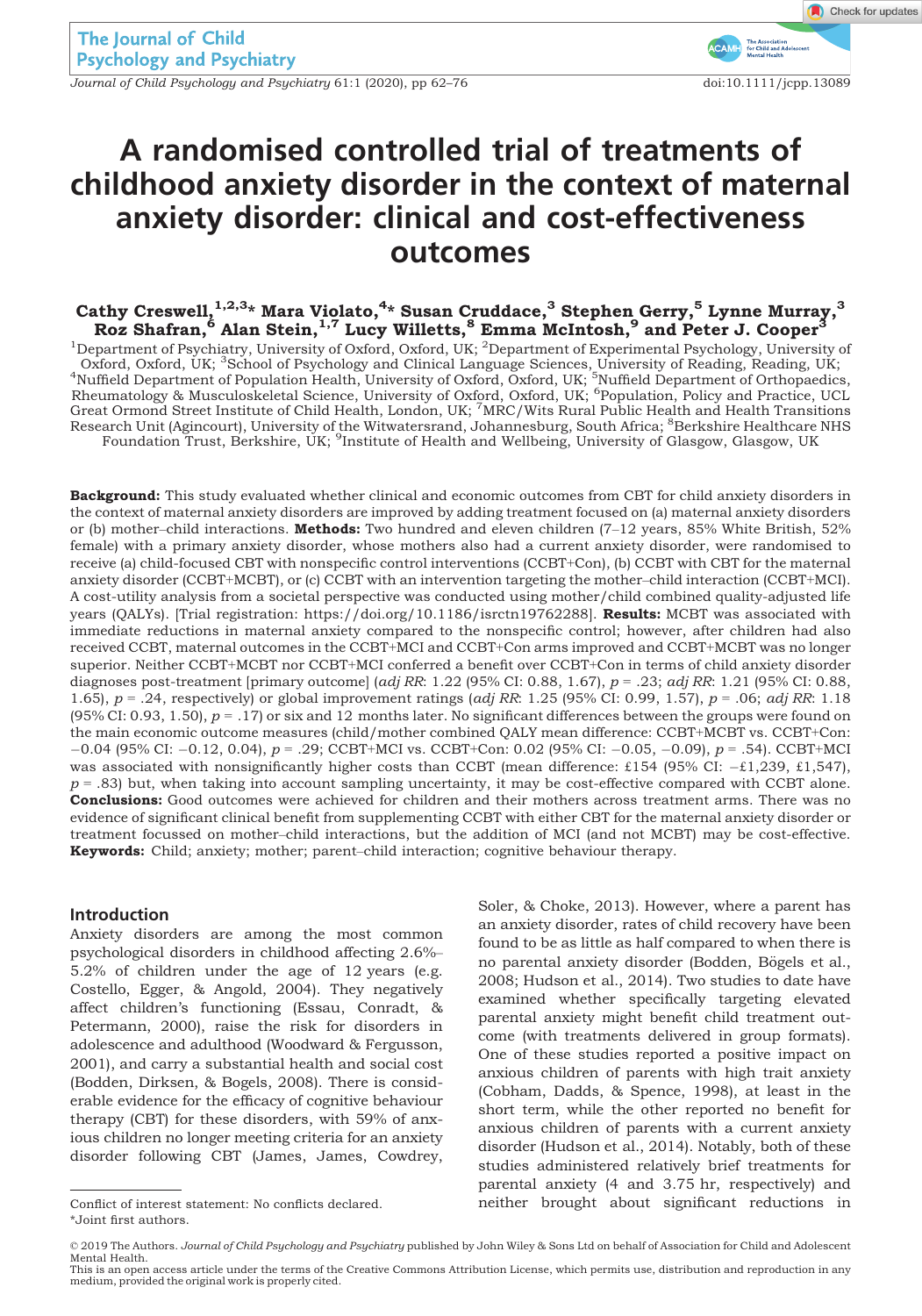parental anxiety. The question therefore remains open whether successful treatment of parental anxiety might benefit child outcome.

It is possible that targeting parent–child interactions that are likely to interfere with the child's treatment – that is reducing parent cognitions and behaviours that limit the child's autonomy and promote the child's focus on threat (Creswell, Murray, Stacey, & Cooper, 2011; Hudson & Rapee, 2004) – may be of benefit for anxious children in the context of parental anxiety disorder (Settipani, O'Neil, Podell, Beidas, & Kendall, 2013). Indeed, parental cognitions characterised by expectations that the child will be frightened and feel out of control in the face of a challenge and behaviours characterised by intrusiveness and modelling of fear have been found to occur more commonly in anxious compared to nonanxious parents of children with anxiety disorders (Creswell, Apetroaia, Murray, & Cooper, 2013; Moore, Whaley, & Sigman, 2004).

In view of the roles of parental anxiety as well as parenting cognitions and behaviour in maintaining child anxiety, the current study tested the hypothesis that clinical outcomes for child anxiety disorders presenting in the context of parental anxiety disorders will be improved by supplementing individual child CBT with (a) treatment of parental anxiety disorders or (b) treatment focused on parent–child interactions.

This study also evaluated whether supplementing CBT with these adjunct treatments represents good value for money. The few published cost-effectiveness analyses of the treatment of child anxiety mainly concern the value of child CBT compared with a wider family approach (Bodden, Bögels et al., 2008; Bodden, Dirksen, & Bogels, 2008) or with a parent-directed treatment for child anxiety (Simon, Dirksen, Bögels, & Bodden, 2012). There is, however, a paucity of evidence on the short-term and long-term cost-effectiveness of alternative configurations of treatment types involving maternal and child treatment combinations, which are likely to be of particular relevance when maternal anxiety disorder is present. Furthermore, no economic evaluations of the treatment of child anxiety have taken into account both the direct effects to the child and 'spillover' effects, for example, to the parents and wider society. For outcomes, this is achieved by using quality-adjusted life years (QALY), a generic measure of outcome that can be aggregated across individuals (Weinstein, Torrance, & McGuire, 2009) and allows for examination of both direct treatment and spillover effects (Tilford et al., 2015). For costs, this is achieved by measuring broader impacts on education and employment. Aggregating direct and spillover effects may alter cost-effectiveness profiles, a particularly appropriate strategy when the economic evaluation adopts a societal perspective. Indeed, recommendations from a recent review of family-based therapies suggest that future research

in this field should include such spillover effects to the rest of the family as well as consider cost and effectiveness over a longer time horizon (Tubeuf & Guthmuller, 2017). Further, few evaluations to date have formally aggregated QALYs as a means of capturing spillover effects. The current study therefore tested the value for money of the two supplementary interventions, considering spillover effects, societal impacts and including a one-year follow-up.

# Methods

#### **Participants**

Participants comprised 211 children, aged 7–12 years (mean age =  $10.22$ ,  $SD = 1.58$ ), with a current anxiety disorder, together with their mothers, who also had a current anxiety disorder. The study was powered to provide 90% power at the 5% (two-sided) significance level to detect a 30% difference in the primary outcome – that is the proportion of children who recovered from their primary anxiety disorder at the posttreatment assessment in the CCBT+MCI or CCBT+MCBT arms compared to the CCBT+Con arm. The estimated remission rate for the CCBT+Con group was 40% (based on Cobham et al., 1998). A difference of 30% in the proportion of anxiety-free children following completion of the treatment was considered to be the minimum that would be clinically worthwhile taking into account the increased resources required and change to service delivery that would be required if either of these interventions was found to be effective and implemented in practice. The sample size was defined on the basis of two independent trials as recommended by Machin, Campbell, Fayers, and Pinol (1997). The required sample size of 56 children per group was increased to allow for an estimated 20% loss to follow-up.

The study focussed on mothers as (a) intergenerational associations for anxiety disorders are most commonly found between mothers and their children (Cooper, Fearn, Willetts, Seabrook, & Parkinson, 2006), (b) mothers are most commonly the primary caregivers in the study region, and (c) maternal and paternal behaviours may differ in how they are associated with childhood anxiety (Bögels & Perotti, 2011).

Participants were recruited between June 2008 and May 2011, with the last follow-up assessment in February 2013. Participating children were all referred to a university research clinic for treatment by a health or educational professional. The inclusion criteria were (a) the child must (i) be aged 7–12 years; (ii) have a current primary diagnosis of a DSM-IV anxiety disorder (if specific phobia, this must be comorbid with another anxiety disorder); and (b) the child's mother must (i) be the primary carer; and (ii) meet criteria for a current DSM-IV anxiety disorder. The exclusion criteria were (i) significant physical or intellectual impairment (including autistic spectrum disorders) in the child or mother; (ii) current prescription of psychotropic medication for the child or mother that had not been at a stable dose for at least one month and without agreement to maintain that dose throughout the study; and (iii) the child had previously received six or more sessions of CCBT for an anxiety disorder. Participating children and mothers were given a complete description of the study orally and in writing before giving written informed assent/consent. A total of 676 children were assessed for eligibility; 435 families did not meet the inclusion criteria and 30 declined to participate (see Figure 1).

## Procedure

The study was approved by the Berkshire Research Ethics Committee (07/H0505/156) and the University of Reading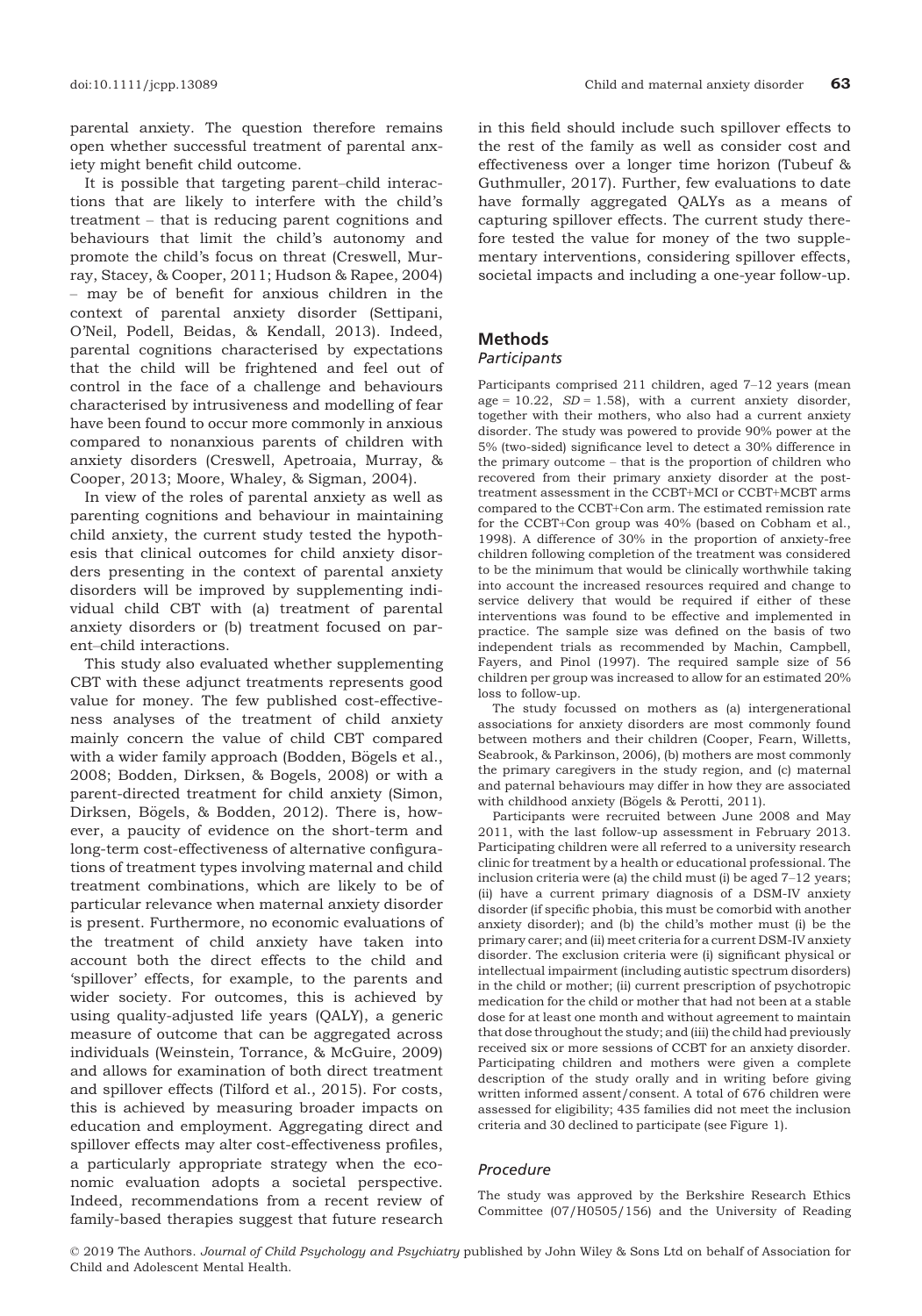

Figure 1 Consort diagram. CCBT+Con, child-focused cognitive behaviour therapy + nonspecific control interventions; CCBT+MCBT, CCBT + CBT to target maternal anxiety disorder; CCBT+MCI, CCBT + intervention to target the mother–child interaction [Colour figure can be viewed at [wileyonlinelibrary.com](www.wileyonlinelibrary.com)]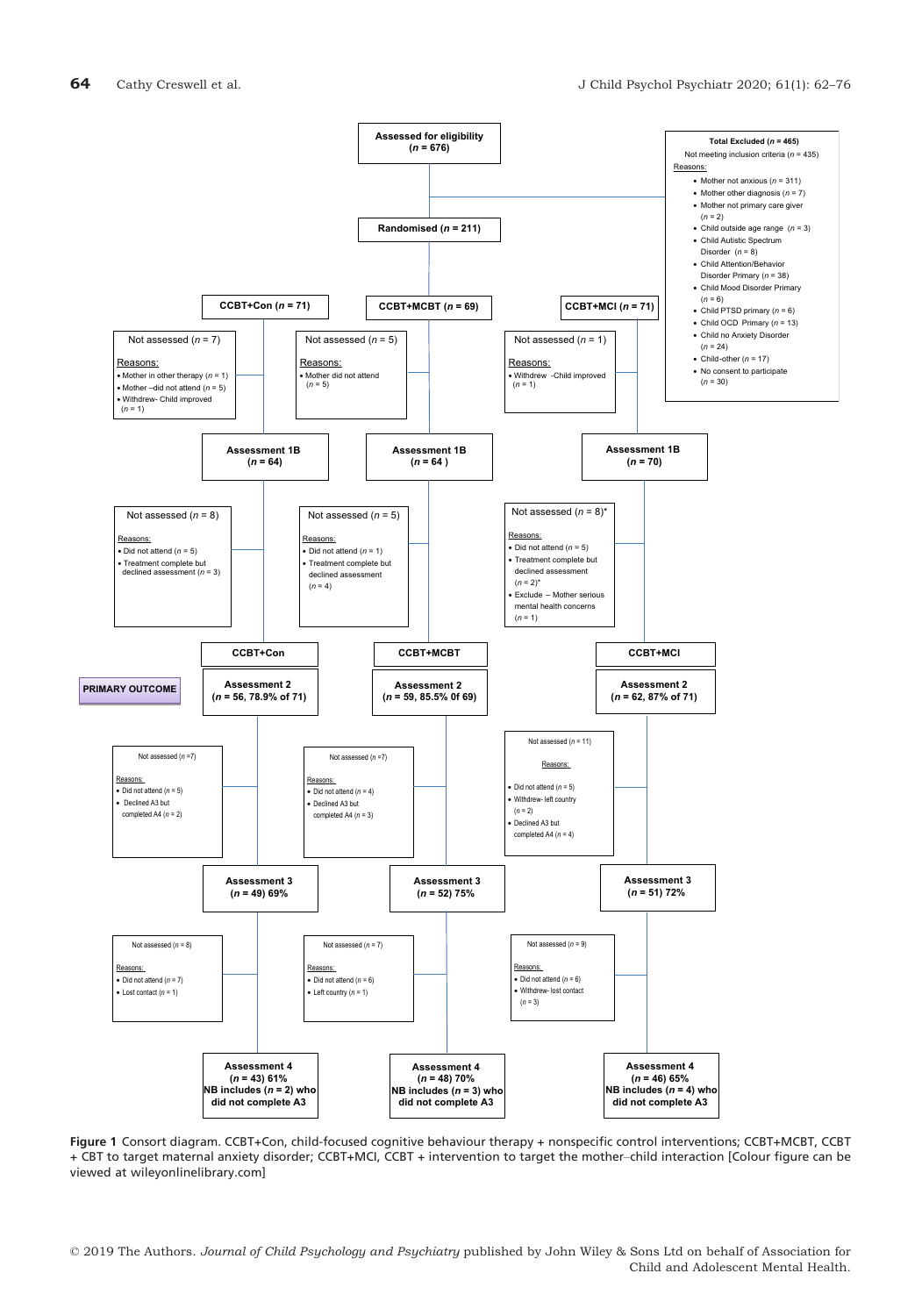Research Ethics Committee (07/48). Participants were randomised to one of three treatment arms: (a) child cognitive behaviour therapy plus control interventions to balance for therapist time (CCBT+Con) (see below); (b) CCBT plus cognitive behaviour therapy for maternal anxiety disorder (CCBT+MCBT); or (c) CCBT plus treatment focused on the mother–child interaction (CCBT+MCI). Each of the three arms included nonspecific therapeutic interventions to ensure treatment arms were balanced for therapist contact with both children and mothers (see Table 1).

Randomisation was performed externally at the Centre for Statistics in Medicine (University of Oxford) on receipt of anonymised participant information by fax. Patients were randomised with a 1:1:1 ratio, with minimisation for child age and gender, type of child anxiety disorder, and baseline severity of both child and maternal primary anxiety disorder. These minimisation variables were selected as they have been most frequently (albeit not consistently) identified as predictors of response to treatment for child anxiety disorders (Ginsburg et al., 2011; Hudson et al., 2015). The minimisation algorithm included a 20% random element.

Assessments of maternal anxiety disorder and parenting were made before and immediately following the interventions. Assessments of child anxiety disorder status and severity were conducted before and following treatment, as well as at six and 12 months following treatment. Different research staff assessed the mother and the child. Assessments of maternal and child health-related quality of life were made on five occasions: before treatment (Assessment 1), mid-way through treatment (1B), immediately post-treatment (2), and at the six (3)- and 12-month (4) follow-up. Data on the use of other health and social care resources, as well as non-NHS cost-generating (e.g. educational) services and days off school or work, were obtained from parent report. All assessors were blind to treatment allocation. The trial was preregistered as follows [https://doi.](https://doi.org/10.1186/isrctn19762288) [org/10.1186/isrctn19762288.](https://doi.org/10.1186/isrctn19762288) The protocol is provided in Appendix S1.

#### **Measures**

Structured diagnostic interviews with children and parents. Children were assigned diagnoses on the basis of the Anxiety Disorders Interview Schedule for DSM-IV for Children – Child and Parent Versions (ADIS-C/P; Silverman & Albano, 1996). The presence or absence of a current maternal anxiety disorder was assigned on the basis of the Anxiety Disorders Interview Schedule for DSM-IV (ADIS-IV; DiNardo, Barlow, & Brown, 1994). For the ADIS-C/P overall diagnoses and clinical severity ratings (CSRs) were assigned if the childmet diagnostic criteria on the basis of either child or parent report. Those with a CSR of 4 or more (at least moderate psychopathology) were considered to meet diagnostic criteria. Assessors were thoroughly trained to ensure high levels of reliability (presence/ absence of child diagnosis  $\kappa$  = .98 (child report), .98 (mother report); CSR intraclass correlation = .99 (child report), .99 (mother report); presence/absence of maternal diagnosis  $\kappa$  = .97; CSR intraclass correlation = .99). The primary outcome derived was absence of the child's primary (most impairing) anxiety disorder; secondary outcomes derived from the ADIS-c/ p were absence of all anxiety disorder diagnoses and CSR of the primary anxiety disorder, as prespecified in the trial protocol and statistical analysis plan (see Appendices S1 and S2).

Clinical Global Impressions: Improvement (CGI-I). Overall improvement in child anxiety was assessed using the Clinical Global Impression – Improvement scale (CGI-I), a seven-point scale from  $1 = \text{very much improved to } 7 = \text{very}$ much worse; scores of 1 and 2 are accepted to represent treatment success (Guy, 1976). Overall mean inter-rater reliability for the assessment team was high  $(ICC = .96)$ .

Symptoms of anxiety and comorbid difficulties were also assessed as secondary outcomes using the Spence Child Anxiety Scale (child, parent, teacher report), Child Anxiety Impact Scale (child, parent report), Short Mood and Feelings Questionnaire (child, parent report), conduct problems

|                                               | <b>CCBT+MCBT</b>                                   | <b>CCBT+MCI</b>                                                                               | $CCBT+Con$                                        |
|-----------------------------------------------|----------------------------------------------------|-----------------------------------------------------------------------------------------------|---------------------------------------------------|
| Assessment 1<br>Pretreatment                  |                                                    | Diagnostic assessment (mother and child) + laboratory observation of mother-child interaction |                                                   |
| <b>Treatment 1</b><br>(number of<br>sessions) | MCBT(8)                                            | NDC(2)                                                                                        | <b>NDC</b> (8)                                    |
| Assessment 1B<br>Mid-treatment                |                                                    | Diagnostic assessment (mother and child)                                                      |                                                   |
| <b>Treatment 2</b><br>(number of<br>sessions) | $CCBT(8) + HLC (Mother:2; Child +$<br>mother: $2)$ | CCBT (8) + MCI (Mother:8; Child<br>$+$ Mother: 2)                                             | $CCBT(8) + HLC(Mother:2; Child$<br>$+$ mother: 2) |
| Assessment 2<br>Post-treatment                |                                                    | Diagnostic assessment (mother and child) + laboratory observation of mother-child interaction |                                                   |
| Assessment 3<br>6 months<br>post-treatment    |                                                    | Diagnostic assessment (child)                                                                 |                                                   |
| Assessment 4<br>12 months<br>post-treatment   |                                                    | Diagnostic assessment (child)                                                                 |                                                   |
| Total therapy<br>sessions                     | Mother: 10<br>Child: 2<br>$Child + Mother: 2$      | Mother: 10<br>Child: 2<br>$Child + Mother: 2$                                                 | Mother: 10<br>Child: 2<br>$Child + Mother: 2$     |

CCBT, child-focused cognitive behaviour therapy; CCBT-Con, child-focused cognitive behaviour therapy plus nonspecific control interventions; MCBT, cognitive behaviour therapy targeting maternal anxiety diagnoses; NDC, nondirective counselling for mothers; HLC, Healthy Living Control; MCI, mother–child interaction focussed treatment.

© 2019 The Authors. Journal of Child Psychology and Psychiatry published by John Wiley & Sons Ltd on behalf of Association for Child and Adolescent Mental Health.

#### Table 1 Overview of design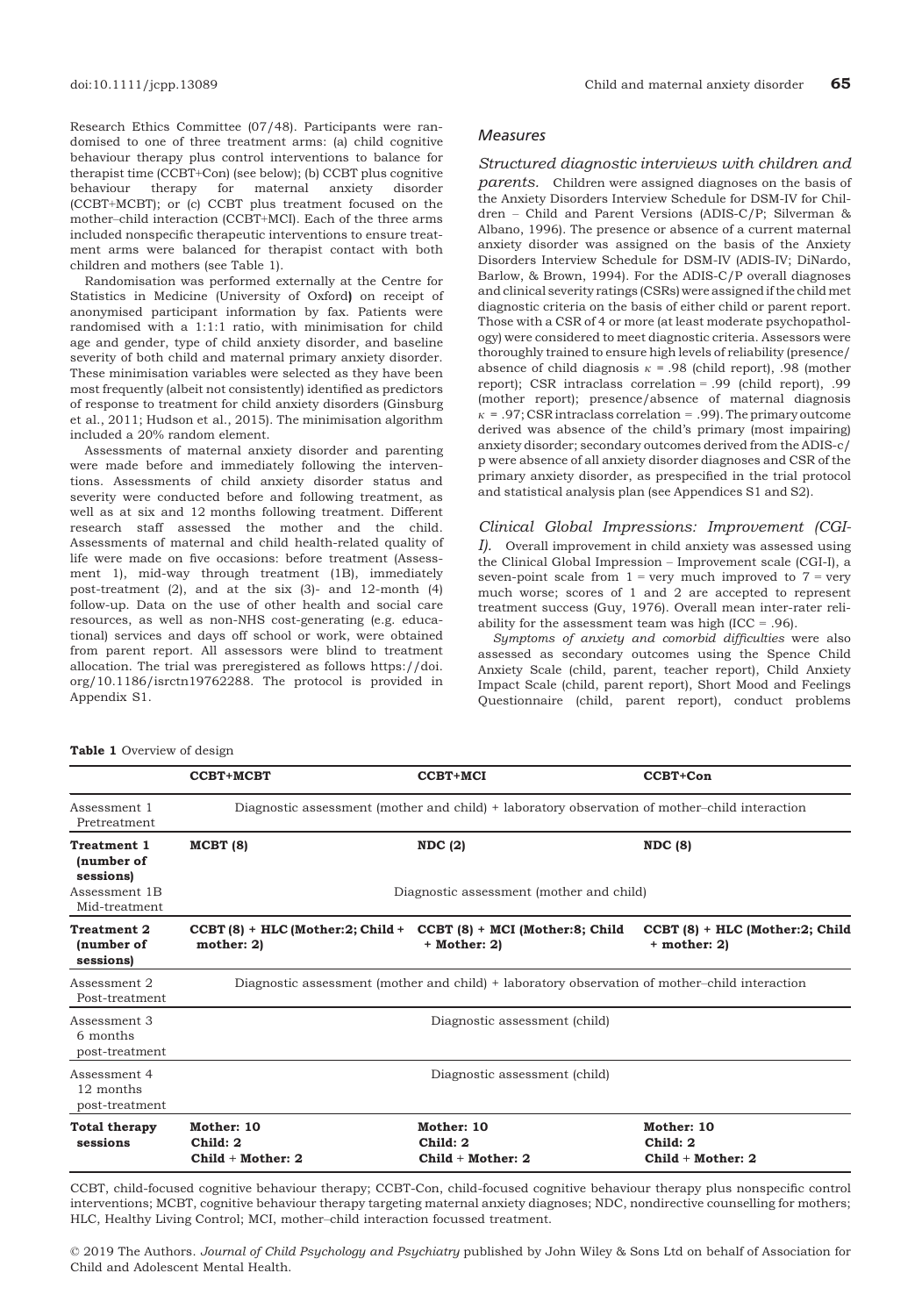subscale of the Strengths and Difficulties Questionnaire (child, parent, teacher report) and a teacher report measure of Child Adjustment to School. Descriptions of measures and outcomes are provided in Table S1.

Assessment of parenting and parental expectations. In order to establish whether the intervention that targeted mother–child interactions did successfully alter maternal responses, we conducted laboratory observations under conditions of mild social, performance and physical challenge (Creswell et al., 2013). The social threat task involved the child preparing and delivering a speech, with their mother's support, to a research assistant with a hand-held video camera. The performance task involved the child attempting difficult tangram puzzles (following the procedure of Hudson & Rapee, 2001). The physical threat task required children to investigate the content of four chambers within a mysterious 'black box'. To account for prior experience, the assessment was modified at the posttreatment assessment point; in the social stress task, the child was required to present to a panel rather than a single research assistant, the tangram puzzles were more difficult, and the black box was accompanied by sound effects (i.e. rustling/scratching).

Observers who were blind to treatment arm coded parental behaviours on scales developed by Murray et al. (2012) and adapted by Creswell et al. (2013) to be suitable for children aged 7–12 years. Ratings were given for each minute of the interaction on 5-point scales  $(1 = none, 5 = pervasive/strong)$ . Since interactions varied in duration, total scores across tasks reflected the sum of the mean scores for each task. The following behaviours were considered: maternal expressed anxiety, overprotection, intrusiveness and positivity (warmth and encouragement). For each coder, in each task, a second coder independently scored a random sample of 25 videotapes. Intraclass correlations showed acceptable agreement across all indices (range .60–1.00; mean: .86).

Maternal expectations were assessed before initiating the challenge tasks (Creswell et al., 2013). Immediately after receiving the instructions for each task, mothers were taken to a separate room and asked to provide ratings regarding (a) how their child would feel about doing the task  $(0 = not)$  scared at all,  $10 =$  extremely scared); and (b) how much their child could do about how the task went  $(0 = \text{nothing})$  at all,  $10 = \text{a}$ lot). Ratings were combined across the three tasks to represent their expectations across a range of challenge contexts.

Health-related quality of life. Mother and child healthrelated quality of life (HRQoL) was measured using responses to the EuroQol EQ-5D-3L (Dolan, Gudex, Kind, & Williams, 1995) and EQ-5D-Youth version (Wille et al., 2010) instruments, respectively. Responses for mother and child at each time point were converted into utility weights using the UK population tariff (Dolan et al., 1995). Total quality-adjusted life years (QALYs) were calculated for each mother and child, using the area under the curve approach after linear interpolation between the time points. Mother–child dyad QALYs were obtained by additively combining individual mother and child QALYs (Weinstein et al., 2009).

A broad, societal perspective (including parental productivity and school impacts) was adopted in assessing resource use and costs. In addition to the intervention costs (captured through therapists' logs completed at each therapy session), values were attached for measured school absence, time off work, and lost leisure time (for mothers), use of non-NHS services (e.g. educational services) and personal costs of medications, all of which was captured through parent diaries. An NHS perspective was also adopted as per NICE guidance (NICE, 2013).

# Treatment

Child Cognitive Behaviour Therapy (CCBT). All children received eight-weekly one-hour sessions of individual

CBT. Treatment was delivered by one of seven qualified clinical psychologists or cognitive behaviour therapists, following a manual based on the 'Cool Kids' (Lyneham, Abbott, Wignall, & Rapee, 2003) and 'Coping Cat' (Kendall & Hedtke, 2006) programmes (both of which have established efficacy; Hudson et al., 2009; Walkup et al., 2008). While these manuals include more than eight treatment sessions, there is evidence of good outcomes from similar CBT content for child anxiety disorders delivered in eight hours or less (e.g. Gallagher, Rabian, & McCloskey, 2004; Ginsburg & Drake, 2002). CCBT was supervised by a highly experienced, clinical psychologist and accredited cognitive behaviour therapist. Treatment focused on helping children to identify and challenge negative thinking styles, gradually increasing exposure to feared stimuli and developing problem-solving skills. Mothers were included at the beginning and end of each session to share progress and feedback. As described in Appendix S3, CCBT treatment adherence was equivalent across treatment arms.

CBT for maternal anxiety disorder (MCBT). MCBT consisted of eight one-hour weekly sessions delivered by one of five qualified clinical psychologists or cognitive behaviour therapists (all supervised by a highly experienced, clinical psychologist and accredited cognitive behaviour therapist) over 8 weeks. Given that mothers presented with a range of anxiety disorders and given evidence for the efficacy of transdiagnostic CBT treatments for anxiety disorders (Newby, McKinnon, Kuyken, Gilbody, & Dalgleish, 2015), we followed a manualised transdiagnostic treatment for adult disorders which aimed to reverse the putative cognitive behavioural maintaining mechanisms identified through individual formulation This manual has not previously been systematically evaluated; however, promising results were obtained in a case series evaluation (McManus, Clark, Muse, & Shafran, 2015).

In the treatment arms that did not involve MCBT, mothers received nondirective counselling (NDC), a supportive individual intervention that was not focussed specifically on reducing symptoms of anxiety. NDC was provided by one of four qualified counsellors (supervised by a highly experienced counsellor/psychotherapist) following the manual of Borkovec and Costello (1993). As shown in Appendix S3, the MCBT and NDC were clearly distinct. MCBT and NDC were delivered first, before the delivery of CCBT (see Table 1).

Mother–Child Interaction treatment (MCI). The MCI intervention consisted of 10 sessions delivered over 8 weeks by one of five qualified clinical psychologists or cognitive behaviour therapists (supervised by an experienced clinical psychologist): eight sessions were with the mother alone and two were with the mother and child together. This was a novel intervention designed to target potentially anxiogenic features of the mother–child relationship. Specifically, it aimed to enhance maternal autonomy promoting cognitions (such as confidence in the child's ability to face challenge) and behaviours, and reduce potentially anxiogenic behaviours. This was achieved through a combination of specific strategies from existing family interventions for childhood anxiety (Lyneham et al., 2003) with the addition of video-feedback techniques developed and piloted by the trial investigators. The two joint mother and child sessions involved the mother and child completing structured tasks that were video-recorded for reference in later sessions.

To balance therapist contact, sessions that focused on the promotion of a healthy lifestyle (Healthy Living Control, HLC) were delivered in the treatment arms that did not receive the MCI intervention. This intervention was principally concerned with family diet and exercise based on existing interventions applied within school settings (BDA, 2003) and was delivered by one of eight therapists (under supervision of an experienced clinical psychologist). MCI/HLC was delivered in parallel with CCBT. As shown in Appendix S3, MCI and HLC were clearly distinct.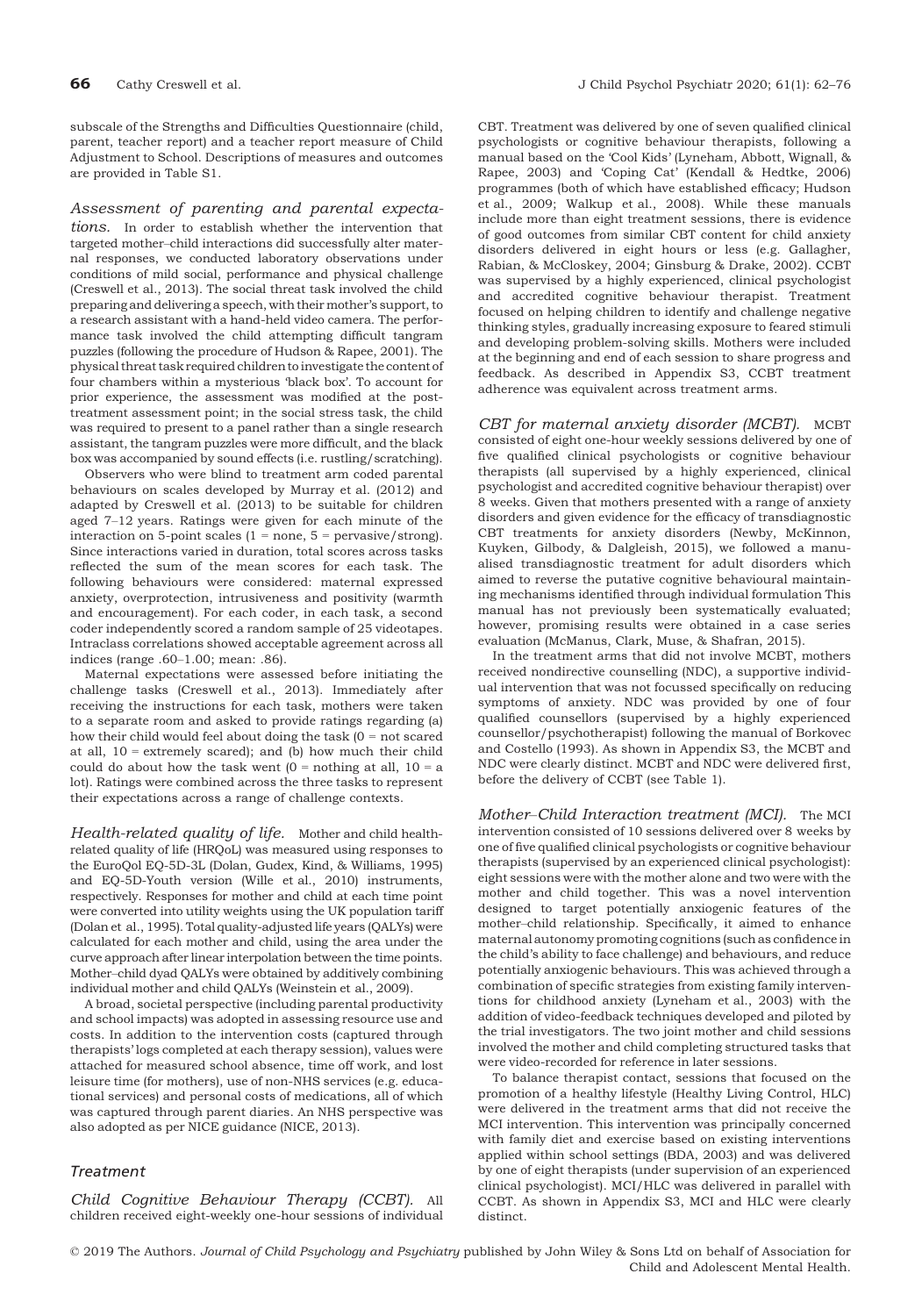A comprehensive statistical analysis plan was prepared before embarking on the analysis (Appendix S4).

In line with our hypotheses and power analysis, we set out to make two sets of pairwise comparisons (MCBT+CCBT vs. CCBT+Con; and MCI+CCBT vs. CCBT+Con). Dichotomous outcome variables (e.g. diagnostic outcomes) were analysed using a modified Poisson regression approach with robust error variance adjusting for the minimisation factors [child age, child gender, type of child anxiety disorder (GAD, social phobia, SAD, other), baseline severity of the child's and the mother's primary anxiety disorder (ADIS Clinician Severity Rating)]. This approach allows for adjusted relative risks to be presented (Zou, 2004). All analyses are presented based on the intention-to-treat (ITT) population. Sensitivity analyses of the primary endpoints included: (a) no adjustment for minimisation criteria, (b) per-protocol population (i.e. those participants who had received at least half of the treatment sessions and had data for the post-treatment assessments) and (c) multiple imputation analysis (see Appendix S2). Primary outcome results did not change based on the prespecified sensitivity analyses, nor when best- and worst-case scenarios were used in the context of the multiple imputation analysis. Continuous outcomes were modelled using linear regression, adjusted for baseline scores and minimisation factors. No adjustments were made to the confidence intervals or p-values to account for multiplicity.

Current best-practice methods were adhered to for conducting and reporting economic evaluations alongside trials (Drummond, Sculpher, Claxton, Stoddart, & Torrance, 2015; Husereau et al., 2013; NICE, 2013; Petrou & Gray, 2011). A broad societal perspective cost-utility analysis framework was adopted for the base case to assess the cost-effectiveness of (a) CCBT+MCBT compared to CCBT; and (b) CCBT+MCI compared with CCBT. Costs of the nonspecific treatments (NDC/HLC) were excluded in the base-case analyses. This was in recognition of the fact that the main aim of any economic evaluation is to estimate the likely cost-effectiveness of a change in clinical practice in real-world settings, rather than in ideal controlled conditions (as in efficacy trials). Those costs were instead included in some of the sensitivity analyses. Costs were expressed in pounds sterling  $(f)$  at 2011/2012 prices. Given the short time-frame of the trial and follow-up, discounting was not applied to costs or effects. The base-case analyses were performed on an ITT basis. Mean imputation methods were used for missing resource use and health outcomes deemed highly deterministic (e.g. face-to-face therapists contact), and multiple imputation for other resources (e.g. use of medications), under the assumption of missing at random (Faria, Gomes, Epstein, & White, 2014). For each mother and child participant, all components of treatment costs, stratified by category of resource use and other broader societal costs (educational services, travel costs, time off school/work) were calculated by multiplying units of resource use by their unit costs (see Table S2). These values were then summed to obtain a total cost for each child/mother. Effects were identified and measured using child/mother QALYs, derived from the EQ-5D-Y and EQ-5D-3L child and mother report, respectively. Incremental mean costs and effects, and the associated 95% CIs, were estimated comparing the two intervention groups for each of the two comparisons (CCBT+MCBT vs. CCBT; and CCBT+MCI vs. CCBT). Incremental cost-effectiveness ratios (ICERs) were estimated and reported where relevant. Uncertainty in the cost-effectiveness results was analysed using cost-effectiveness acceptability curves (CEACs) over a range of potential threshold values that the health system and the wider society might be willing to pay for an additional QALY gained (Fenwick, Marshall, Levy, & Nichol, 2006). Extensive sensitivity analyses were performed for each of the two basecase comparisons (CCBT+MCBT vs. CCBT; and CCBT+MCI vs.

CCBT) and are detailed in Table S3. All analyses were conducted using Stata Software: Release 12, StataCorp 2011.

# **Results**

Baseline characteristics were well balanced across treatment arms (see Table 2). Numbers of available participants for each treatment arm are shown in Figure 1. No important harms due to any of the interventions or trial procedures were reported during the trial.

## Manipulation checks

We first examined the extent to which delivery of the adjunct treatments was associated with change in the putative maintenance mechanisms that were targeted; maternal anxiety disorder status and change in maternal cognitions and behaviours. MCBT was successful in changing maternal anxiety disorder status. At Assessment 1B (i.e. after completing MCBT), 58.5%  $(n = 38)$  of mothers in the MCBT arm had recovered from their primary diagnosis compared to 36.5% ( $n = 23$ ) in the CCBT+Con arm (who received NDC) (adj RR: 1.63 (95% CI: 1.13, 2.36),  $p = .009$ . The recovery rate in the MCI arm was not different from that in the CCBT+Con arm (who both received NDC) (adj RR: 1.22 (95% CI: 0.83, 1.81),  $p = .31$ .

At assessment 2 (i.e. after the children had received CCBT), many of the mothers in the CCBT+Con arm had recovered from their primary disorder and there was, therefore, no longer a superiority in this respect for the CCBT+MCBT arm (CCBT+MCBT- CCBT+Con adj RR: 1.23 (95% CI: 0.90–1.68,  $p = .21$ ; CCBT+MCI- CCBT+Con *adj RR*: 1.27 (95% CI: 0.93–1.74,  $p = .13$ ).

Change in observed overprotection (across all three mother–child tasks) at the end of all treatment (Assessment 2) was greater in the CCBT+MCI arm compared to CCBT+Con (adjusted mean difference in change from baseline,  $(-0.03 \ (-0.06, \ -0.004),$  $p = .03$ ). There was no difference in change in observed overprotection between the CCBT+MCBT and CCBT+Con arms  $(-0.02 \quad (-0.05, \quad 0.009))$ ,  $p = .17$ ). There were no significant differences between CCBT+Con and either CCBT+MCBT or CCBT+MCI in terms of change in observed intrusiveness, positive behaviours or maternal expressed anxiety (See Table S4 and S5).

Differences between the CCBT+Con and CCBT+MCI arms were also found on change in measures of maternal expectations of how scared the child would be  $(-0.67 \ (-1.26, -0.07); p = .03)$ and how in control the child would feel (0.53 (0.01, 1.05);  $p = .05$ , with mothers in the CCBT+MCI arm predicting that their child would be less scared and more in control. While a similar pattern was found, the corresponding differences between the CCBT+Con and CCBT+MCBT arms did not quite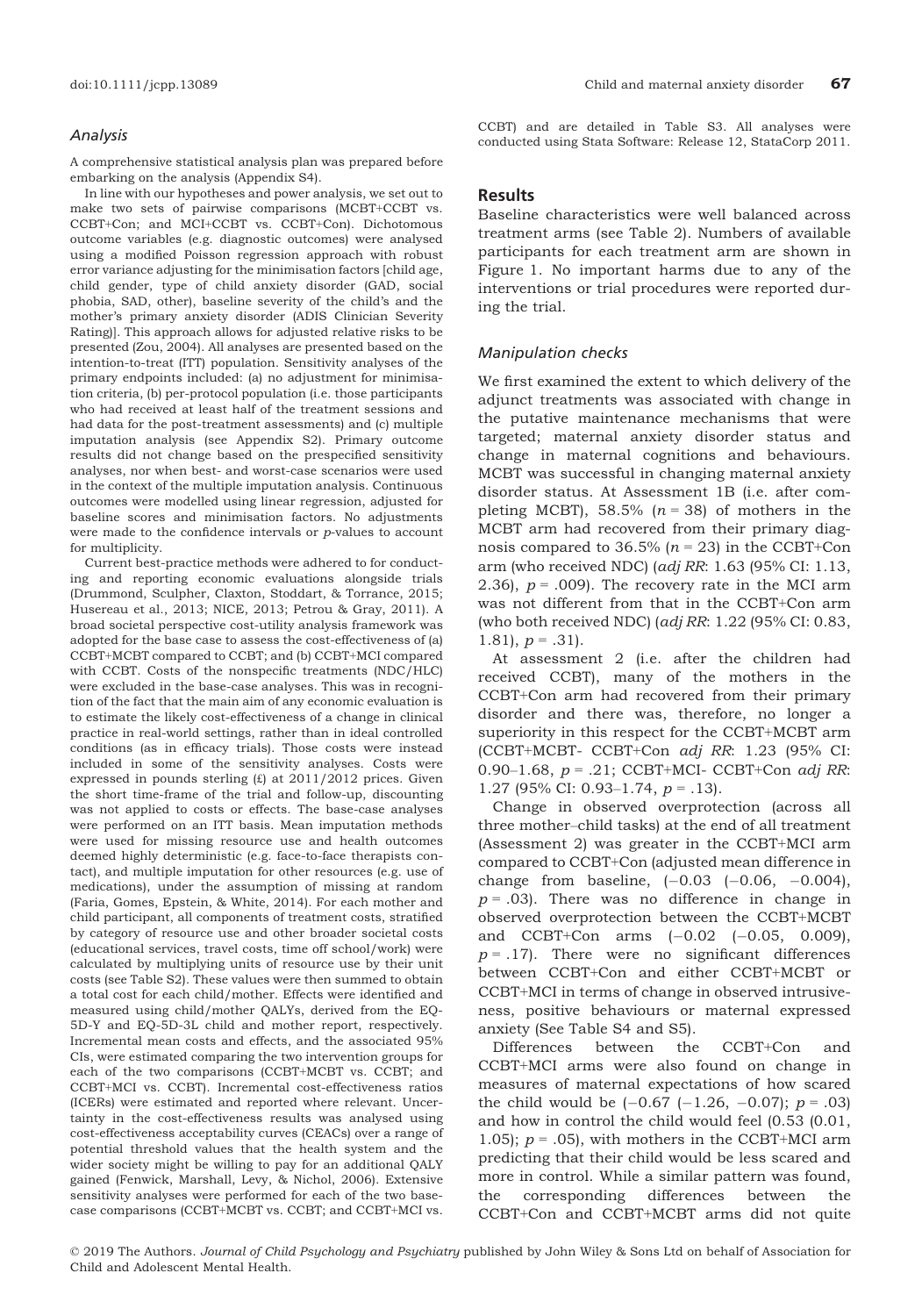|  |  |  | Table 2 Baseline characteristics by treatment arm |  |  |  |
|--|--|--|---------------------------------------------------|--|--|--|
|--|--|--|---------------------------------------------------|--|--|--|

|                                                                                                       | $CCBT+Con N = 71$ | CCBT+MCBT $N = 69$ | CCBT+MCI $N = 71$ |
|-------------------------------------------------------------------------------------------------------|-------------------|--------------------|-------------------|
| Child age (mean, SD)                                                                                  | 10.28(1.49)       | 10.29(1.56)        | 10.10(1.68)       |
| Ethnicity $n$ (%) White British                                                                       | 67 (94.37)        | 58 (84.06)         | 55 (77.46)        |
| Sex $n$ (%) Male                                                                                      | 34 (47.89)        | 35 (50.72)         | 32 (45.07)        |
| Parent marital status $n$ (%) married/living with partner                                             | 39 (54.93)        | 50 (72.46)         | 46 (64.79)        |
| Family socioeconomic status n (%) 'higher'/'professional'<br>Child: ADIS-c/p primary anxiety disorder | 29 (40.85)        | 39 (56.52)         | 38 (53.52)        |
| Separation anxiety disorder $n$ (%)                                                                   | 19 (26.76)        | 16 (23.19)         | 21 (29.58)        |
| Social anxiety disorder $n$ (%)                                                                       | 16 (22.54)        | 18 (26.09)         | 14 (19.72)        |
| Generalised anxiety disorder $n$ (%)                                                                  | 22 (31.00)        | 20 (28.96)         | 24 (33.80)        |
| Specific phobia <sup>a</sup> $n$ (%)                                                                  | 8 (11.27)         | 11 (15.94)         | 5(7.04)           |
| Panic disorder $\pm$ Agoraphobia <i>n</i> (%)                                                         | 4(5.63)           | 2(2.90)            | 4(5.63)           |
| Selective mutism <sup>a</sup> $n$ (%)                                                                 | $\Omega$          | $\mathbf{0}$       | 1(1.41)           |
| Anxiety disorder not otherwise specified $n$ (%)                                                      | 2(2.82)           | 2(2.90)            | 2(2.82)           |
| ADIS-c/p primary diagnosis severity (CSR)Mean (SD)                                                    | 5.65(0.80)        | 5.71 (0.79)        | 5.69(0.79)        |
| Mother: ADIS primary disorder                                                                         |                   |                    |                   |
| Social anxiety disorder $n$ (%)                                                                       | 9(12.70)          | 14(20.3)           | 11 (15.49)        |
| Generalised anxiety disorder $n$ (%)                                                                  | 37 (52.10)        | 35(50.7)           | 40 (56.34)        |
| Specific phobia <sup>a</sup> $n$ (%)                                                                  | 12 (16.90)        | 17 (24.64)         | 9(12.68)          |
| Panic disorder $\pm$ Agoraphobia <i>n</i> (%)                                                         | 3(4.2)            | 1(1.4)             | 3(4.23)           |
| Other (ADNOS, hypochondriasis, PTSD, OCD)                                                             | 5(7.04)           | 2(2.9)             | 8 (11.27)         |
| MDD <sup>b</sup> $n$ (%)                                                                              | 5(7)              | $\Omega$           | $\Omega$          |
| ADIS primary diagnosis severity (CSR)Mean (SD)                                                        | 5.24(1.01)        | 5.17 (0.89)        | 5.31 (0.98)       |

ADNOS, anxiety disorder not otherwise specified; CCBT+Con, child cognitive behaviour therapy + nonspecific control interventions; CSR, clinical severity rating; MCBT, CCBT + maternal cognitive behaviour therapy; MCI, CCBT + mother–child interaction treatment; MDD, major depressive disorder; OCD, obsessive-compulsive disorder; PTSD, post-traumatic stress disorder. <sup>a</sup>Children with specific phobia and selective mutism were only included if also met diagnostic criteria for another comorbid anxiety disorder.

<sup>b</sup>These mothers had a current anxiety disorder but MDD had the highest severity.

reach the conventional level of statistical significance (Scared:  $-0.53$  ( $-1.12$ , 0.07),  $p = .08$ ; Control: 0.50 (-0.03, 1.02),  $p = .06$ ). A summary of the results of statistical analyses for maternal anxiety, behaviours and cognitions is given in Table S5.

# Child outcomes

Recovery from anxiety diagnoses. Rates of recovery from the primary diagnosis and all anxiety diagnoses are shown in Table 3, and statistical analyses are summarised in Table 4. There were no significant differences between either the CCBT+Con and the CCBT+MCBT (adj RR: 1.22 (95% CI: 0.88, 1.67),  $p = .23$  or the CCBT+MCI arm (*adj RR*: 1.21 (95% CI: 0.88, 1.65),  $p = .24$  on the primary outcome, that is recovery from primary anxiety disorder at the post-treatment assessment (Assessment 2). Similarly, there were no significant post-treatment differences on recovery from all anxiety disorders between the CCBT+Con and the CCBT+MCBT (1.06 (95% CI: 0.63, 1.78),  $p = .82$  or CCBT+MCI arms (adj RR: 1.48 (95% CI: 0.92, 2.37). At six months post-treatment (Assessment 3), again there was no difference between the CCBT+Con arm and either the CCBT+MCBT (Free of primary adj RR 1.09 (95% CI: 0.81, 1.46),  $p = .57$ ; Free of all *adj RR* 1.04 (95%) CI: 0.70, 1.53),  $p = .86$  or the CCBT+MCI arm [Free of primary *adj RR*: 1.26 (95% CI: 0.97, 1.64),  $p = .08$ ; Free of all *adj RR*: 1.04 (95% CI: 0.71, 1.55)]. Similarly, at 12 months post-treatment, there was

no difference between the CCBT+Con arm and either the CCBT+MCBT (Free of primary adj RR: 0.85 (95% CI: 0.65, 1.12),  $p = 0.26$ ; Free of all *adj RR*: 0.89 (95%) CI: 0.61, 1.31),  $p = .57$  or the CCBT+MCI arm (Free of primary *adj RR*: 1.04 (95% CI: 0.82, 1.30),  $p = .77$ ; Free of all *adj RR*: 1.01 (95% CI: 0.70, 1.45),  $p = .97$ .

Clinical Global Impressions of Improvement (CGI-I). As shown in Table 4, at the post-treatment assessment (Assessment 2), there were no significant differences between the groups in terms of rates of 'much' or 'very much' improvement (CCBT+MCBT vs. CCBT+Con adj RR: 1.25 (95% CI: 0.99, 1.57),  $p = .06$ ; CCBT+MCI vs. CCBT+Con adj RR: 1.18 (95% CI: 0.93, 1.50),  $p = .17$ ). Differences were even smaller at the six month (Assessment 3) (CCBT+MCBT vs. CCBT+Con adj RR: 0.97 (95% CI: 0.79, 1.19),  $p = .77$ ; CCBT+MCI vs. CCBT+Con *adj* RR: 1.16 (95% CI: 0.94, 1.33),  $p = .22$ ) and 12 months post-treatment assessment (Assessment 4; CCBT+MCBT vs. CCBT+Con adj RR: 1.02 (95% CI: 0.82, 1.27),  $p = .83$ ; CCBT+Con vs. CCBT+MCI *adj* RR: 1.05 (95% CI: 0.85, 1.30),  $p = .63$ ).

# Economic evaluation

Missing resource use data were prevalent (Table S6). Mother and child combined HRQoL results are presented in Table S7 (unadjusted differences) and Tables S8 and S9 (differences adjusted for child's and mother's baseline utilities). At 12 months, in the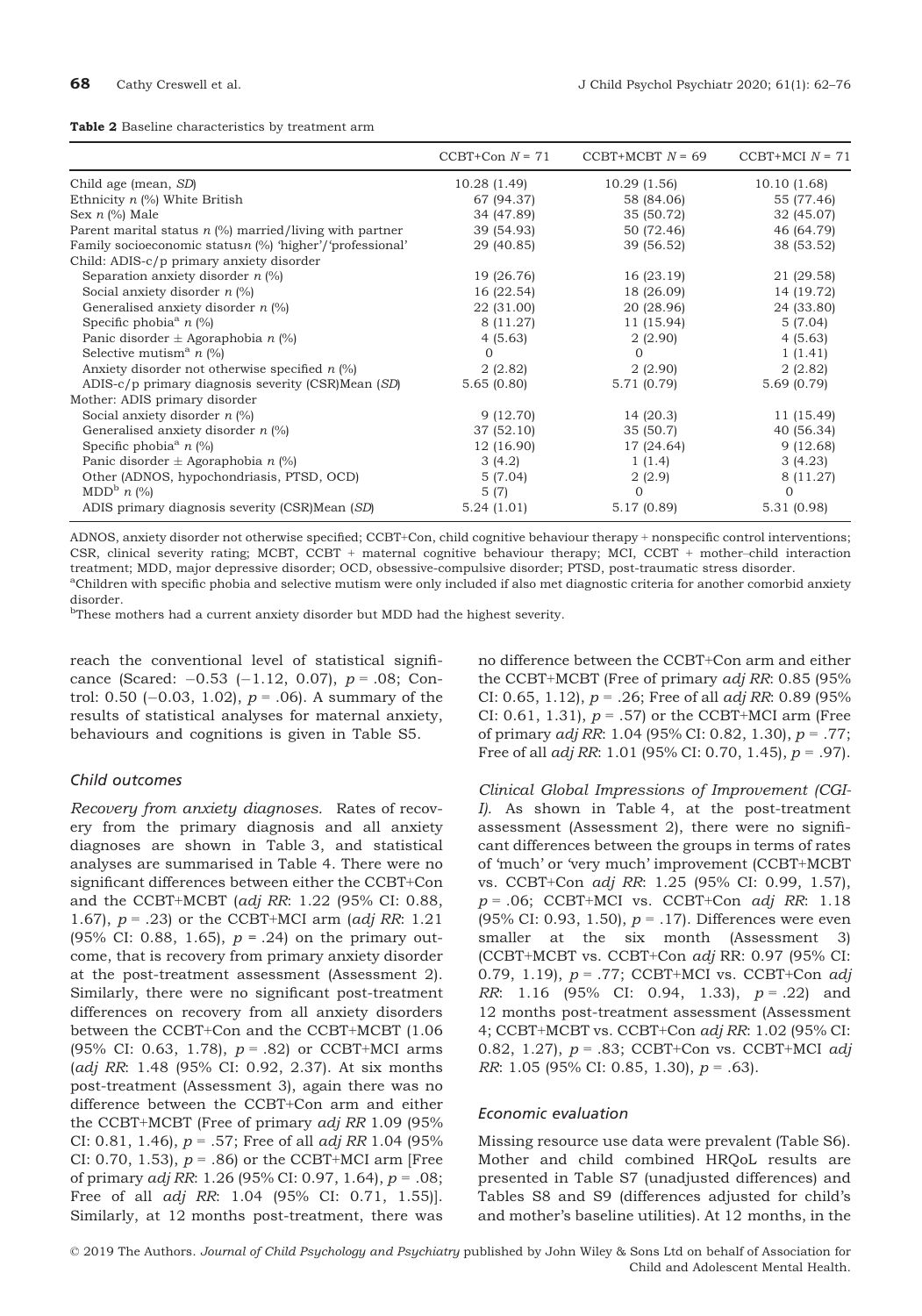|  |  |  |  |  | <b>Table 3</b> Primary and secondary categorical (child) outcomes |  |  |
|--|--|--|--|--|-------------------------------------------------------------------|--|--|
|--|--|--|--|--|-------------------------------------------------------------------|--|--|

|                                   | Initial<br>assessment $(1)$               | Post-treatment<br>assessment $(2)$ | 6-month post-treatment<br>assessment (3) | 12-month post-treatment<br>assessment (4) |
|-----------------------------------|-------------------------------------------|------------------------------------|------------------------------------------|-------------------------------------------|
| $n$ (%) free of primary diagnosis |                                           |                                    |                                          |                                           |
| CCBT+ Con                         | $\overline{0}$                            | 27 (48.21)                         | 29 (59.18)                               | 31 (72.09)                                |
| CCBT+MCBT 0                       |                                           | 35 (58.33)                         | 34(64.15)                                | 30 (60.00)                                |
| CCBT+MCI                          | $\Omega$                                  | 37 (59.68)                         | 38 (74.51)                               | 34 (73.91)                                |
|                                   | $n$ (%) free of all anxiety diagnoses     |                                    |                                          |                                           |
| CCBT +Con                         | - 0                                       | 16 (28.57)                         | 23 (46.94)                               | 23 (53.49)                                |
| CCBT+MCBT 0                       |                                           | 18 (30.00)                         | 25 (47.17)                               | 23 (46.00)                                |
| CCBT+MCI                          | $\Omega$                                  | 25 (40.32)                         | 24 (47.06)                               | 24 (52.17)                                |
|                                   | $n$ (%) CGI-I 'much'/'very much' improved |                                    |                                          |                                           |
| CCBT +Con                         | $\Omega$                                  | 36 (64.29)                         | 39 (79.59)                               | 33 (76.74)                                |
| CCBT+MCBT                         | - 0                                       | 48 (80.00)                         | 41 (77.36)                               | 39 (78.00)                                |
| CCBT+MCI                          | $\overline{0}$                            | 47 (75.81)                         | 45 (88.24)                               | 37 (80.43)                                |

See Table S1 for descriptive statistics for secondary continuous outcomes.

CCBT+Con, child cognitive behaviour therapy + nonspecific control interventions; CCBT+MCBT, CCBT + maternal cognitive behaviour therapy; CCBT+MCI, CCBT + mother–child interaction treatment; CGI-I Clinical Global Impression – Improvement.

base-case analysis, the CCBT+Con arm conferred slightly higher QALYs than the CCBT+MCBT arm  $(CCBT+MCBT vs. CCBT+Con: -0.04 (95\% CI: -0.12,$ 0.04),  $p = .29$ , whilst the CCBT+MCI arm conferred slightly higher QALYs than the CCBT+Con arm  $(CCBT+MCI$  vs.  $CCBT+Con: 0.02$   $(95\% CI: -0.05,$ 0.09),  $p = .54$ ). Neither of these differences was statistically significant. Mean NHS and societal cost differences for the two comparisons are reported in Tables S10–S12. When a societal perspective was adopted (base-case analysis; Table S11), CCBT+MCBT was £482 more costly than CCBT (95% CI:  $-£827, £1,791$ ); this was not significant  $(p = .47)$ . However, from an NHS perspective, costs for CCBT+MCBT were £797 significantly greater than CCBT (95% CI: £603, £991;  $p < .001$ ). For CCBT+MCI, when a societal perspective was adopted [base-case analysis; Table S10), CCBT+MCI was £154 more costly than CCBT  $(95\% \text{ CI: } -\text{\textsterling}1,239,$ £1,547)], again an insignificant difference ( $p = .83$ ). The NHS perspective costs for CCBT+MCI, on the other hand, were £808 greater than for CCBT (95% CI: £610, £1,006), a statistically significant difference  $(p < .001)$ .

Key cost drivers in both of these base-case comparisons were the differential treatment delivery costs in both the CCBT+MBCT and CCBT+MCI arms compared with CCBT only (Tables S11 and S12). While the CCBT+Con arm had higher absences from school and work costs than the other two arms, few differences were statistically significant although, notably, the lower costs of mother's lost days of work in the CCBT+MCI arm than in the CCBT+Con arm were significant (Table S12).

Taking sampling uncertainty into consideration, the cost-effectiveness acceptability curves (CEACs) for the two base-case analyses showed that, in view of the joint distribution of incremental mean costs and effects, the CCBT+MBCT arm was not likely to be a cost-effective alternative to CCBT (Figure 2, Panel 1, and Table S8, base-case line). The

probability that the CCBT+MCI arm was cost-effective compared to CCBT (Figure 2, Panel 2, and Table S9 base-case line) was between 60% and 64% based on UK National Institute for Health and Care Excellence thresholds for accepted levels of willingness to pay for an additional QALY (usually between £20,000 and £30,000). Sensitivity analyses reinforced the findings of the base-case analyses, with the CCBT+MCBT arm not being cost-effective compared with the CCBT arm across the majority of sensitivity analyses (Table S8) [other than the scenario where the CCBT+MCBT arm was less costly but also less effective (SA 4 and SA 10)]. For the comparison between the CCBT+MCI arm and CCBT (Table S9), the CCBT+MCI arm may be a costeffective alternative to CCBT from a societal perspective (insignificantly higher costs or less costly, insignificantly higher QALYs), as reflected by the probability of cost-effectiveness being greater than 60% overall.

# **Discussion**

Good outcomes were achieved for both children and their mothers across all treatment arms but neither adding treatment of maternal anxiety (MCBT) nor treatment of the mother–child relationship (MCI) to individual child-focused CBT conferred a significant benefit to children with anxiety disorders whose mothers also had a current anxiety disorder. Although adding both adjunct treatments achieved higher child recovery rates post-treatment than the CCBT plus control treatment arm (where neither maternal anxiety nor potentially anxiogenic parenting received specific therapeutic attention), the advantages were not statistically significant. However, from a broad societal perspective combining mother/child QALYs and costs, including productivity and school impacts, the economic evaluation indicated that CCBT+MCI arm (but not the CCBT+MCBT arm) may be cost-effective compared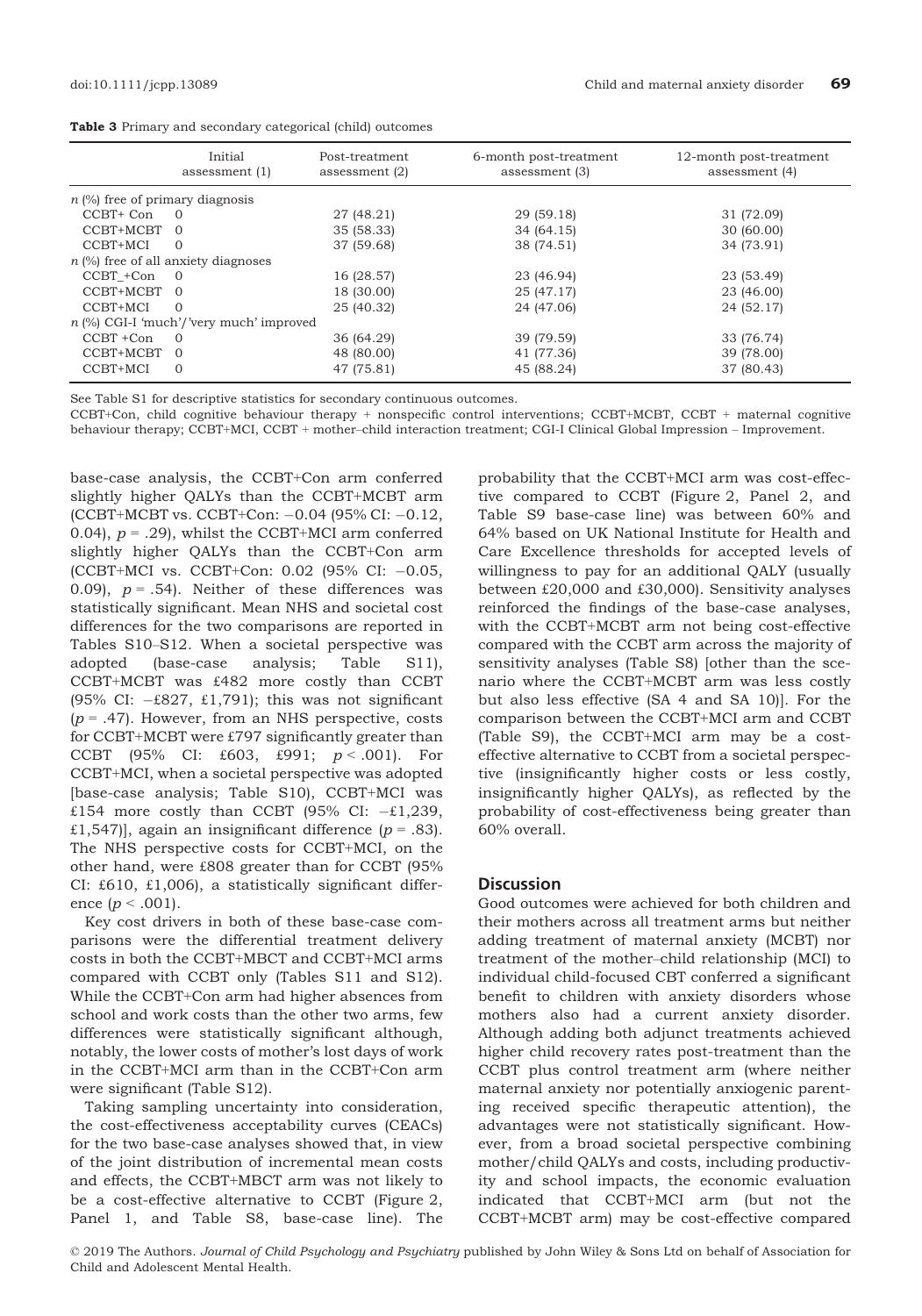Table 4 Statistical analyses for child primary and secondary categorical outcomes

| Parameter      |                                                              | Adjusted RR | 95% CI        | $p-$<br>value |
|----------------|--------------------------------------------------------------|-------------|---------------|---------------|
|                | Free from primary diagnosis at post-treatment assessment (2) |             |               |               |
|                | Treatment CCBT+Con                                           | Ref.        |               |               |
|                | CCBT+MCBT                                                    | 1.18        | $0.83 - 1.62$ | .285          |
|                | CCBT+MCI                                                     | 1.22        | $0.90 - 1.67$ | .203          |
|                | Free from primary diagnosis at 6-month post-treatment        |             |               |               |
| assessment (3) |                                                              |             |               |               |
|                | Treatment CCBT+Con                                           | Ref.        |               |               |
|                | CCBT+MCBT                                                    | 1.09        | $0.81 - 1.46$ | .566          |
|                | CCBT+MCI                                                     | 1.26        | $0.97 - 1.64$ | .077          |
|                | Free from primary diagnosis at 12-month post-treatment       |             |               |               |
| assessment (4) |                                                              |             |               |               |
|                | Treatment CCBT+Con                                           | Ref.        |               |               |
|                | CCBT+MCBT                                                    | 0.85        | $0.65 - 1.12$ | .257          |
|                | CCBT+MCI                                                     | 1.04        | $0.82 - 1.30$ | .766          |
| (2)            | Free from all anxiety diagnoses at post-treatment assessment |             |               |               |
| Treatment      | CCBT+Con                                                     | Ref.        |               |               |
|                | CCBT+MCBT                                                    | 1.06        | $0.63 - 1.78$ | .816          |
|                | CCBT+MCI                                                     | 1.48        | $0.92 - 2.37$ | .102          |
|                | Free from all anxiety diagnoses at 6-month post-treatment    |             |               |               |
| assessment (3) |                                                              |             |               |               |
| Treatment      | CCBT+Con                                                     | Ref.        |               |               |
|                | CCBT+MCBT                                                    | 1.04        | $0.70 - 1.53$ | .860          |
|                | CCBT+MCI                                                     | 1.04        | $0.71 - 1.55$ | .814          |
|                | Free from all anxiety diagnoses at 12-month post-treatment   |             |               |               |
|                |                                                              |             |               |               |
| assessment (4) | Treatment CCBT+Con                                           | Ref.        |               |               |
|                | CCBT+MCBT                                                    | 0.89        |               |               |
|                |                                                              |             | $0.61 - 1.31$ | .569          |
|                | CCBT+MCI                                                     | 1.01        | $0.70 - 1.45$ | .972          |
|                | CGI-I 'much'/'very much' improved at post-treatment          |             |               |               |
| assessment (2) |                                                              |             |               |               |
|                | Treatment CCBT+Con                                           | Ref.        |               |               |
|                | CCBT+MCBT                                                    | 1.26        | $1.00 - 1.59$ | .054          |
|                | CCBT+MCI                                                     | 1.20        | $0.95 - 1.53$ | .133          |
|                | CGI-I 'much'/'very much' improved at 6-month post-treatment  |             |               |               |
| assessment (3) |                                                              |             |               |               |
|                | Treatment CCBT+Con                                           | Ref.        |               |               |
|                | CCBT+MCBT                                                    | 0.97        | $0.79 - 1.19$ | .771          |
|                | CCBT+MCI                                                     | 1.16        | $0.94 - 1.33$ | .216          |
|                | CGI-I 'much'/'very much' improved at 12-month post-          |             |               |               |
|                | treatment assessment (4)                                     |             |               |               |
|                | Treatment CCBT+Con                                           | Ref.        |               |               |
|                | CCBT+MCBT                                                    | 1.02        | $0.82 - 1.27$ | .834          |
|                | CCBT+MCI                                                     | 1.05        | $0.85 - 1.30$ | .628          |

Adjusted for child age, child gender, type of child anxiety disorder (GAD, social phobia, SAD, other), baseline severity (ADIS-C/P CSR) of the child's primary anxiety disorder and baseline severity (ADIS-IV mother self-report) of the mother's primary anxiety disorder.

CCBT+Con, child cognitive behaviour therapy + nonspecific control interventions; CCBT+MCBT, CCBT + maternal cognitive behaviour therapy; CCBT+MCI, CCBT + mother–child interaction treatment; CGI-I, Clinical Global Impression – Improvement; Ref., reference category.

to CCBT. Notably, the probability of the CCBT+MCI arm being cost-effective lessened when a more restricted NHS perspective was adopted and the gains from reduced school absenteeism and mothers' productivity/employment excluded. This indicates that costs associated with childhood anxiety disorders are likely to be underestimated if a purely healthcare provider perspective is adopted, and it

affirms the importance of including wider family/ society born costs and outcomes in mental health economic evaluations (Creswell et al., 2017; Tilford et al., 2015; Tubeuf & Guthmuller, 2017).

Despite these potential broader economic benefits, it is important to consider the lack of significant clinical effects of the two active adjunct interventions (MCI/MCBT). The study was powered to detect a 30% difference in the proportion of recovered children, based on a projected recovery rate from child CBT of 40% (Cobham et al., 1998). While a 30% difference in recovery between CBT plus the adjunct treatments and CBT plus the control interventions might be considered conservative (as smaller differences may still be clinically meaningful), an anticipated success rate of 40% from individual CBT could have been considered optimistic, given findings from a more recent trial – the first to examine treatment of child anxiety disorder in the context of diagnosed parental anxiety disorder – where a recovery rate of only 33% was found (Hudson et al., 2014). However, the CCBT plus control treatment arm in the current study performed considerably better than expected, with 48% of children being free of their primary anxiety disorder and 64% 'much' or 'very much' improved immediately post-treatment, and over 70% free of their primary diagnosis and 'much/very much improved' a year after treatment. Indeed, these success rates are similar to those found from more intensive (14 session) CCBT for children with anxiety disorders, regardless of parental anxiety disorder status, where the proportions 'much'/'very much' improved were 60% at post-treatment (Walkup et al., 2008) and 72% at six-month follow-up (Piacentini et al., 2014), respectively. The unexpectedly high rate of recovery within the CCBT plus control arm in the current study is unlikely to be a function of particular features of our sample, as our study population was comparable to other clinic samples in the literature. There could, however, have been an added value of the nonspecific interventions, all of which provided some level of parental support. This raises the possibility that the modest outcomes typically found for anxious children in the context of parental anxiety disorder are in fact a result of other associated factors – for example, other stressors experienced by the family (see, e.g. Schleider et al., 2015) – which might have been addressed to some extent in this trial by the generic support received by all mothers.

Given the novelty of the adjunctive treatments, the degree to which they were successful in altering their respective targets also needs to be considered. In the one previous study that assessed the impact of adding CBT for parental anxiety disorders to CBT for child anxiety disorders (Hudson et al., 2014), the failure to find significant differences in child outcomes may have been attributable to the parental CBT not reducing parental anxiety. In the current study, however, compared to nondirective counselling, MCBT was associated with a significant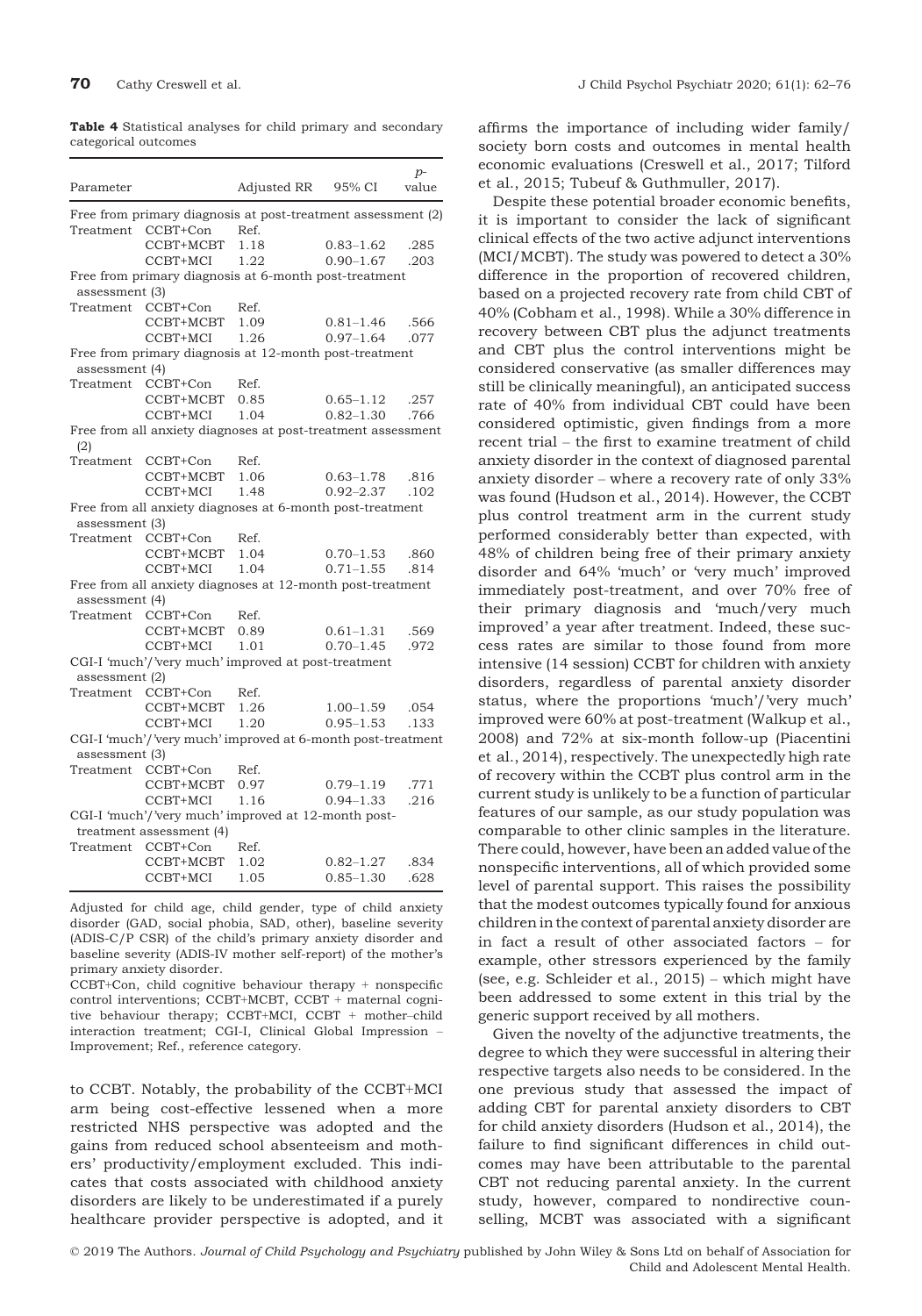#### Table 5 Statistical analyses for child secondary continuous outcomes

|                                                                         | Treatment<br>arm      | $\boldsymbol{N}$ | Adjusted <sup>a</sup> Mean change<br>(95% CI)                        | Adjusted <sup>a</sup> Mean difference<br>$(95\% \text{ CI})$ | р<br>value   |
|-------------------------------------------------------------------------|-----------------------|------------------|----------------------------------------------------------------------|--------------------------------------------------------------|--------------|
| Anxiety symptoms (SCAS-c) - mid-                                        | CCBT+Con              |                  | $53 -7.71 (-10.87, -4.56)$                                           | Ref                                                          |              |
| treatment assessment (1B)                                               | CCBT+MCBT             | 60               | $-6.15$ ( $-9.13$ , $-3.17$ )                                        | $1.57$ (-2.82, 5.96)                                         | .482         |
|                                                                         | CCBT+MCI              | 64               | $-6.02$ ( $-8.89, -3.15$ )                                           | $1.69$ (-2.61, 5.99)                                         | .438         |
| Anxiety symptoms (SCAS-c) – post-                                       | CCBT+Con              | 45               | $-19.68$ ( $-23.48$ , $-15.89$ )                                     | Ref                                                          |              |
| treatment assessment (2)                                                | CCBT+MCBT             | 46               | $-13.71$ ( $-17.49$ , $-9.92$ )                                      | 5.97 (0.54, 11.41)                                           | .031         |
| Anxiety symptoms $(SCAS-c) - 6$ -month                                  | CCBT+MCI<br>CCBT+Con  | 52<br>41         | $-15.73$ ( $-19.27$ , $-12.19$ )<br>$-17.85$ ( $-22.73$ , $-12.98$ ) | $3.96(-1.28, 9.19)$<br>Ref                                   | .137         |
| post-treatment assessment (3)                                           | CCBT+MCBT             | 43               | $-16.59$ ( $-21.35$ , $-11.83$ )                                     | $1.26$ (-5.56, 8.08)                                         | .715         |
|                                                                         | CCBT+MCI              | 41               | $-17.60$ ( $-22.52$ , $-12.67$ )                                     | $0.26$ (-6.77, 7.28)                                         | .943         |
| Anxiety symptoms $(SCAS-c) - 12$ -month                                 | CCBT+Con              | 31               | $-18.11$ ( $-23.18$ , $-13.03$ )                                     | Ref                                                          |              |
| post-treatment assessment (4)                                           | CCBT+MCBT             | 34               | $-18.92$ ( $-23.82$ , $-14.01$ )                                     | $-0.81$ ( $-7.96$ , 6.34)                                    | .823         |
|                                                                         | CCBT+MCI              | 37               | $-17.98$ ( $-22.59$ , $-13.38$ )                                     | $0.12$ (-6.73, 6.97)                                         | .972         |
| Anxiety symptoms (SCAS-p) – mid-                                        | CCBT+Con              | 42               | $-8.30$ ( $-11.68$ , $-4.93$ )                                       | Ref                                                          |              |
| treatment assessment (1B)                                               | CCBT+MCBT             | 44               | $-8.14(-11.45, -4.83)$                                               | $0.17$ (-4.62, 4.96)                                         | .944         |
|                                                                         | CCBT+MCI              | 48               | $-9.38(-12.54, -6.21)$                                               | $-1.07$ (-5.75, 3.62)                                        | .653         |
| Anxiety symptoms (SCAS-p) – post-                                       | CCBT+Con              | 36               | $-18.00$ ( $-21.09$ , $-14.88$ )                                     | Ref                                                          |              |
| treatment assessment (2)                                                | CCBT+MCBT             | 39               | $-16.77$ ( $-19.75$ , $-13.78$ )                                     | $1.22$ (-3.15, 5.59)                                         | .581         |
|                                                                         | CCBT+MCI<br>CCBT+Con  | 38               | $-18.30$ ( $-21.35$ , $-15.25$ )                                     | $-0.32$ ( $-4.77, 4.14$ )<br>Ref                             | .888         |
| Anxiety symptoms $(SCAS-p) - 6$ -month<br>post-treatment assessment (3) | CCBT+MCBT             | 36<br>41         | $-17.44$ ( $-21.03$ , $-13.84$ )<br>$-16.62$ ( $-20.00, -13.25$ )    | $0.82(-4.11, 5.74)$                                          | .743         |
|                                                                         | CCBT+MCI              | 38               | $-19.17$ ( $-22.72$ , $-15.61$ )                                     | $-1.73$ (-6.86, 3.40)                                        | .505         |
| Anxiety symptoms $(SCAS-p) - 12$ -month                                 | CCBT+Con              | 30               | $-22.37$ ( $-26.62$ , $-18.12$ )                                     | Ref                                                          |              |
| post-treatment assessment (4)                                           | CCBT+MCBT             | 31               | $-16.36$ ( $-20.58$ , $-12.15$ )                                     | $6.01$ (-0.01, 12.02)                                        | .050         |
|                                                                         | CCBT+MCI              | 33               | $-20.74$ ( $-24.78$ , $-16.71$ )                                     | $1.62$ (-4.27, 7.51)                                         | .585         |
| Anxiety symptoms (SCAS-t) – post-                                       | CCBT+Con              |                  | $7 -4.02 (-11.27, 3.23)$                                             | Ref                                                          |              |
| treatment assessment (2)                                                | CCBT+MCBT             | 14               | $-4.94$ ( $-9.90$ , 0.03)                                            | $-0.92$ ( $-10.69$ , 8.85)                                   | .847         |
|                                                                         | CCBT+MCI              | 12               | $-5.31$ ( $-10.53$ , $-0.10$ )                                       | $-1.29$ ( $-10.86$ , 8.27)                                   | .782         |
| Anxiety symptoms $(SCAS-t) - 6$ -month                                  | CCBT+Con              |                  | $-1.88(-15.75, 12.00)$                                               | Ref                                                          |              |
| post-treatment assessment (3)                                           | CCBT+MCBT             | 9                | $-15.07$ ( $-22.85$ , $-7.29$ )                                      | $-13.19$ ( $-30.33$ , 3.94)                                  | .123         |
|                                                                         | CCBT+MCI              | 15               | $-10.26$ ( $-15.89$ , $-4.64$ )                                      | $-8.39$ ( $-24.79$ , 8.01)                                   | .296         |
| Anxiety symptoms $(SCAS-t) - 12$ -month                                 | CCBT+Con              |                  | $-7.90(-17.17, 1.37)$                                                | Ref                                                          |              |
| post-treatment assessment (4)                                           | CCBT+MCBT             | 4                | $-0.04$ ( $-18.30$ , 18.22)                                          | $7.86$ ( $-12.83$ , 28.55)                                   | .244         |
| Child Anxiety Impact Scale (CAIS-c) -                                   | CCBT+MCI<br>CCBT+Con  | 5<br>52          | $-11.90$ ( $-23.14$ , $-0.66$ )<br>$-4.30$ ( $-7.36$ , $-1.24$ )     | $-4.00$ ( $-18.25$ , 10.25)<br>Ref                           | .351         |
| mid-treatment assessment (1B)                                           | CCBT+MCBT             | 58               | $-6.48$ ( $-9.41, -3.55$ )                                           | $-2.18$ ( $-6.51$ , 2.15)                                    | .322         |
|                                                                         | CCBT+MCI              | 62               | $-7.19(-9.97, -4.41)$                                                | $-2.89$ ( $-7.03$ , 1.26)                                    | .171         |
| Child Anxiety Impact Scale (CAIS-c) -                                   | CCBT+Con              | 44               | $-8.19(-12.10, -4.28)$                                               | Ref                                                          |              |
| post-treatment assessment (2)                                           | CCBT+MCBT             | 45               | $-6.28$ ( $-10.20, -2.37$ )                                          | $1.91 (-3.73, 7.55)$                                         | .505         |
|                                                                         | CCBT+MCI              | 53               | $-6.49$ ( $-10.05$ , $-2.93$ )                                       | $1.70$ (-3.63, 7.03)                                         | .530         |
| Child Anxiety Impact Scale (CAIS-c) - 6-                                | CCBT+Con              | 38               | $-12.45$ ( $-15.06$ , $-9.84$ )                                      | Ref                                                          |              |
| month post-treatment assessment (3)                                     | CCBT+MCBT             | 43               | $-11.02$ (-13.50, -8.54)                                             | $1.43$ (-2.21, 5.07)                                         | .437         |
|                                                                         | CCBT+MCI              | 41               | $-10.75$ ( $-13.29, -8.21$ )                                         | $1.70 (-1.97, 5.37)$                                         | .361         |
| Child Anxiety Impact Scale (CAIS-c) -                                   | CCBT+Con              | 29               | $-12.83(-17.14, -8.51)$                                              | Ref                                                          |              |
| 12-month post-treatment assessment<br>(4)                               | CCBT+MCBT             | 33<br>37         | $-9.25$ ( $-13.41, -5.09$ )<br>$-11.71(-15.48, -7.93)$               | $3.57$ (-2.59, 9.74)<br>$1.12$ (-4.59, 6.83)                 | .253<br>.698 |
| Child Anxiety Impact Scale (CAIS-p) -                                   | CCBT+MCI<br>CCBT+Con  | 39               | $-2.39$ ( $-4.69$ , $-0.08$ )                                        | Ref                                                          |              |
| mid-treatment assessment (1B)                                           | CCBT+MCBT             | 39               | $-5.57$ ( $-7.89$ , $-3.25$ )                                        | $-3.18$ ( $-6.51$ , 0.15)                                    | .061         |
|                                                                         | CCBT+MCI              | 40               | $-4.77$ ( $-7.05$ , $-2.48$ )                                        | $-2.38$ ( $-5.67$ , 0.91)                                    | .154         |
| Child Anxiety Impact Scale (CAIS-p) -                                   | CCBT+Con              | 33               | $-10.19$ ( $-12.37, -8.01$ )                                         | Ref                                                          |              |
| post-treatment assessment (2)                                           | CCBT+MCBT             | 35               | $-12.95$ ( $-15.09$ , $-10.80$ )                                     | $-2.76$ ( $-5.86$ , 0.34)                                    | .080         |
|                                                                         | CCBT+MCI              | 31               | $-10.15$ ( $-12.45$ , $-7.84$ )                                      | $0.04$ (-3.20, 3.28)                                         | .980         |
| Child Anxiety Impact Scale (CAIS-p) - 6-                                | CCBT+Con              | 35               | $-9.25$ ( $-12.12, -6.37$ )                                          | Ref                                                          |              |
| month post-treatment assessment (3)                                     | CCBT+MCBT             | 37               | $-12.13$ ( $-14.95$ , $-9.31$ )                                      | $-2.88(-6.92, 1.16)$                                         | .160         |
|                                                                         | CCBT+MCI              | 34               | $-9.69$ ( $-12.68$ , $-6.70$ )                                       | $-0.44$ ( $-4.61$ , 3.73)                                    | .835         |
| Child Anxiety Impact Scale (CAIS-p) -                                   | CCBT+Con              | 28               | $-9.50$ ( $-12.44$ , $-6.56$ )                                       | Ref                                                          |              |
| 12-month post-treatment assessment<br>(4)                               | CCBT+MCBT<br>CCBT+MCI | 27<br>31         | $-12.11$ (-15.19, -9.04)<br>$-12.15$ (-14.99, -9.32)                 | $-2.61$ ( $-6.88$ , 1.66)<br>$-2.65$ ( $-6.72$ , 1.42)       | .227<br>.199 |
| Depression symptoms (SMFQ-c) - mid-                                     | CCBT+Con              | 52               | $-2.83$ ( $-3.96$ , $-1.70$ )                                        | Ref                                                          |              |
| treatment assessment (1B)                                               | CCBT+MCBT             | 60               | $-2.09$ ( $-3.15$ , $-1.03$ )                                        | $0.74$ (-0.82, 2.30)                                         | .350         |
|                                                                         | CCBT+MCI              | 64               | $-2.48$ ( $-3.50$ , $-1.45$ )                                        | $0.36$ (-1.18, 1.90)                                         | .649         |
| Depression symptoms (SMFQ-c) – post-                                    | CCBT+Con              | 46               | $-5.03$ ( $-6.35, -3.71$ )                                           | Ref                                                          |              |
| treatment assessment (2)                                                | CCBT+MCBT             | 47               | $-2.25$ ( $-3.57$ , $-0.93$ )                                        | 2.78 (0.88, 4.68)                                            | .004         |
|                                                                         | CCBT+MCI              | 54               | $-2.70$ ( $-3.92$ , $-1.48$ )                                        | 2.33(0.52, 4.14)                                             | .012         |
| Depression symptoms $(SMFQ-c) - 6$ -                                    | CCBT+Con              | 40               | $-3.81$ ( $-5.33$ , $-2.29$ )                                        | Ref                                                          |              |
| month post-treatment assessment (3)                                     | CCBT+MCBT             | 44               | $-3.52$ ( $-4.97$ , $-2.06$ )                                        | $0.30$ (-1.82, 2.42)                                         | .783         |
|                                                                         | CCBT+MCI              |                  | $39 -3.97 (-5.52, -2.41)$                                            | $-0.16$ ( $-2.36$ , 2.04)                                    | .887         |

(continued)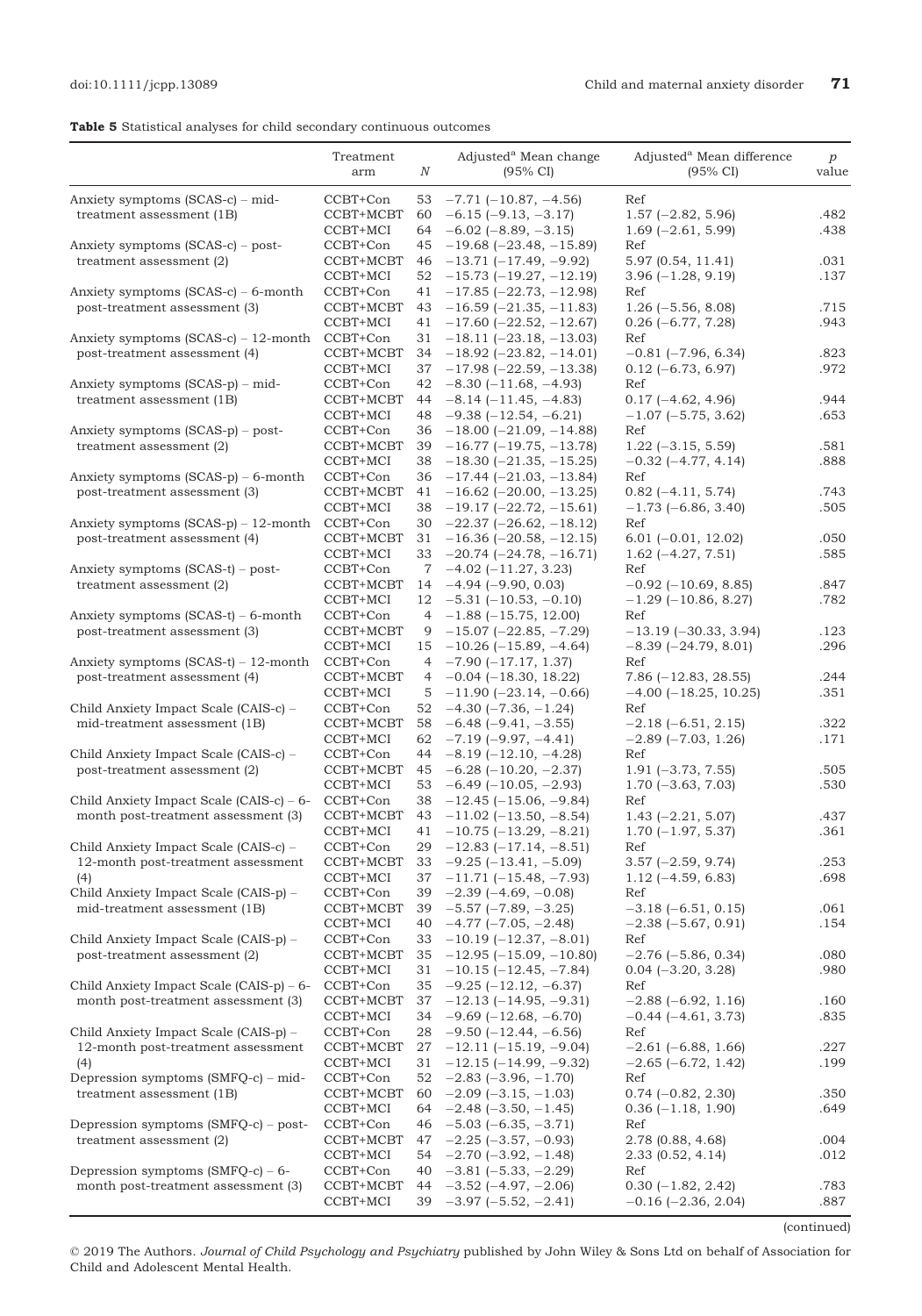|                                                                            | Treatment<br>arm      | N        | Adjusted <sup>a</sup> Mean change<br>$(95\% \text{ CI})$   | Adjusted <sup>a</sup> Mean difference<br>$(95\% \text{ CI})$ | p<br>value |
|----------------------------------------------------------------------------|-----------------------|----------|------------------------------------------------------------|--------------------------------------------------------------|------------|
|                                                                            |                       |          |                                                            |                                                              |            |
| Depression symptoms $(SMFO-c) - 12$ -                                      | CCBT+Con              | 28       | $-4.08$ ( $-5.95$ , $-2.21$ )                              | Ref                                                          |            |
| month post-treatment assessment (4)                                        | CCBT+MCBT             | 35       | $-4.20$ ( $-5.91, -2.49$ )                                 | $-0.12$ ( $-2.71$ , 2.48)                                    | .928       |
|                                                                            | CCBT+MCI              | 37       | $-2.09$ ( $-3.72$ , $-0.47$ )                              | $1.99(-0.48, 4.46)$                                          | .113       |
| Depression symptoms $(SMFQ-p)$ – mid-<br>treatment assessment (1B)         | CCBT+Con<br>CCBT+MCBT | 40<br>38 | $-1.32$ ( $-2.97, 0.32$ )<br>$-3.17$ ( $-4.86$ , $-1.47$ ) | Ref<br>$-1.85$ ( $-4.24$ , 0.55)                             | .130       |
|                                                                            | CCBT+MCI              | 44       | $-0.63$ ( $-2.20$ , 0.94)                                  | $0.69$ (-1.61, 3.00)                                         | .552       |
| Depression symptoms $(SMFQ-p)$ – post-                                     | CCBT+Con              | 34       | $-4.60$ ( $-6.03$ , $-3.18$ )                              | Ref                                                          |            |
| treatment assessment (2)                                                   | CCBT+MCBT             | 38       | $-5.66$ ( $-7.03$ , $-4.29$ )                              | $-1.06$ ( $-3.07$ , 0.96)                                    | .301       |
|                                                                            | CCBT+MCI              | 35       | $-5.64$ ( $-7.07, -4.22$ )                                 | $-1.04$ ( $-3.08$ , 1.00)                                    | .314       |
| Depression symptoms $(SMFQ-p) - 6$ -                                       | CCBT+Con              | 36       | $-4.25$ ( $-5.82$ , $-2.67$ )                              | Ref                                                          |            |
| month post-treatment assessment (3)                                        | CCBT+MCBT             | 38       | $-5.86$ ( $-7.40$ , $-4.32$ )                              | $-1.61$ (-3.83, 0.61)                                        | .154       |
|                                                                            | CCBT+MCI              | 36       | $-4.90$ ( $-6.49$ , $-3.30$ )                              | $-0.65$ ( $-2.91$ , 1.61)                                    | .570       |
| Depression symptoms $(SMFQ-p) - 12$ -                                      | CCBT+Con              | 30       | $-5.14(-6.81,-3.48)$                                       | Ref                                                          |            |
| month post-treatment assessment (4)                                        | CCBT+MCBT             | 29       | $-4.54$ ( $-6.25, -2.82$ )                                 | $0.61$ (-1.82, 3.04)                                         | .619       |
|                                                                            | CCBT+MCI              | 33       | $-5.97$ ( $-7.55$ , $-4.39$ )                              | $-0.83$ ( $-3.11$ , 1.46)                                    | .474       |
| Conduct problems $(SDQ-c)$ – mid-                                          | CCBT+Con              | 54       | $-0.48$ ( $-0.88$ , $-0.08$ )                              | Ref                                                          |            |
| treatment assessment (1B)                                                  | CCBT+MCBT             | 58       | $-0.18$ ( $-0.56$ , 0.21)                                  | $0.30$ (-0.26, 0.86)                                         | .289       |
|                                                                            | CCBT+MCI              | 65       | $-0.26$ ( $-0.62$ , 0.11)                                  | $0.22$ (-0.33, 0.77)                                         | .427       |
| Conduct problems (SDQ-c) - post-                                           | CCBT+Con              | 47       | $-0.61$ ( $-1.08$ , $-0.14$ )                              | Ref                                                          |            |
| treatment assessment (2)                                                   | CCBT+MCBT             | 47       | $-0.52$ ( $-1.00, -0.05$ )                                 | $0.09$ ( $-0.59$ , 0.76)                                     | .803       |
|                                                                            | CCBT+MCI              | 55       | $-0.50$ ( $-0.94$ , $-0.07$ )                              | $0.10$ (-0.54, 0.75)                                         | .748       |
| Conduct problems $(SDQ-c) - 6$ -month                                      | CCBT+Con              | 42       | $-0.88$ ( $-1.35$ , $-0.42$ )                              | Ref                                                          |            |
| post-treatment assessment (3)                                              | CCBT+MCBT             | 44       | $-0.91(-1.37, -0.46)$                                      | $-0.03$ ( $-0.68$ , 0.62)                                    | .925       |
|                                                                            | CCBT+MCI              | 42       | $-0.81$ ( $-1.28$ , $-0.34$ )                              | $0.07$ (-0.60, 0.74)                                         | .832       |
| Conduct problems $(SDO-c) - 12$ -month                                     | CCBT+Con              | 31       | $-1.21(-1.87, -0.55)$                                      | Ref                                                          |            |
| post-treatment assessment (4)                                              | CCBT+MCBT             | 34       | $-0.94$ ( $-1.58$ , $-0.30$ )                              | $0.27$ (-0.65, 1.18)                                         | .562       |
|                                                                            | CCBT+MCI              | 38       | $-1.00$ ( $-1.59$ , $-0.40$ )                              | $0.21$ (-0.68, 1.10)                                         | .637       |
| Conduct problems $(SDQ-p)$ – mid-                                          | CCBT+Con              | 42       | $-0.14$ ( $-0.54$ , 0.26)                                  | Ref                                                          |            |
| treatment assessment (1B)                                                  | CCBT+MCBT             | 46       | $-0.18$ ( $-0.56$ , 0.21)                                  | $-0.04$ ( $-0.60$ , 0.52)                                    | .897       |
| Conduct problems $(SDQ-p)$ – post-                                         | CCBT+MCI<br>CCBT+Con  | 50<br>37 | $-0.08$ ( $-0.45$ , 0.29)<br>$-0.65$ ( $-1.06$ , $-0.24$ ) | $0.06$ (-0.49, 0.61)<br>Ref                                  | .836       |
| treatment assessment (2)                                                   | CCBT+MCBT             | 41       | $-0.74$ ( $-1.12$ , $-0.35$ )                              | $-0.09$ ( $-0.66$ , 0.49)                                    | .763       |
|                                                                            | CCBT+MCI              | 40       | $-0.84$ ( $-1.23$ , $-0.45$ )                              | $-0.19$ ( $-0.77$ , 0.39)                                    | .515       |
| Conduct problems $(SDQ-p) - 6$ -month                                      | CCBT+Con              | 39       | $-0.47$ ( $-0.86$ , $-0.09$ )                              | Ref                                                          |            |
| post-treatment assessment (3)                                              | CCBT+MCBT             | 42       | $-0.99$ ( $-1.36$ , $-0.62$ )                              | $-0.51$ ( $-1.05$ , 0.02)                                    | .060       |
|                                                                            | CCBT+MCI              | 41       | $-1.11(-1.49, -0.73)$                                      | $-0.64$ ( $-1.19$ , $-0.09$ )                                | .022       |
| Conduct problems $(SDQ-p) - 12$ -month                                     | CCBT+Con              | 32       | $-1.04$ ( $-1.56$ , $-0.53$ )                              | Ref                                                          |            |
| post-treatment assessment (4)                                              | CCBT+MCBT             | 32       | $-0.89(-1.40,-0.38)$                                       | $0.16$ (-0.57, 0.89)                                         | .668       |
|                                                                            | CCBT+MCI              | 38       | $-0.85$ ( $-1.31, -0.38$ )                                 | $0.20$ (-0.50, 0.89)                                         | .575       |
| Conduct problems $(SDQ-t)$ – post-                                         | CCBT+Con              | 18       | $0.35(-0.21, 0.91)$                                        | Ref                                                          |            |
| treatment assessment (2)                                                   | CCBT+MCBT             | 22       | $-0.17$ ( $-0.68$ , 0.35)                                  | $-0.52$ ( $-1.30$ , 0.27)                                    | .190       |
|                                                                            | CCBT+MCI              | 23       | $-0.11$ ( $-0.62$ , 0.39)                                  | $-0.46$ ( $-1.24$ , 0.31)                                    | .236       |
| Conduct problems $(SDQ-t) - 6$ -month                                      | CCBT+Con              | 12       | $0.57$ (-0.36, 1.50)                                       | Ref                                                          |            |
| post-treatment assessment (3)                                              | CCBT+MCBT             | 18       | $-0.21$ ( $-0.98$ , 0.57)                                  | $-0.78$ ( $-1.98$ , 0.42)                                    | .196       |
|                                                                            | CCBT+MCI              | 22       | $0.31$ (-0.37, 1.00)                                       | $-0.26$ ( $-1.42$ , 0.90)                                    | .654       |
| Conduct problems $(SDQ-t) - 12$ -month                                     | CCBT+Con              | 9        | $-0.09$ ( $-1.21$ , 1.03)                                  | Ref                                                          |            |
| post-treatment assessment (4)                                              | CCBT+MCBT             | 11       | $-0.27$ ( $-1.30$ , 0.75)                                  | $-0.18$ ( $-1.71$ , 1.34)                                    | .805       |
|                                                                            | CCBT+MCI              | 12       | $0.41$ (-0.54, 1.36)                                       | $0.50$ (-0.99, 2.00)                                         | .490       |
| Child Adjustment to School (CAS-t) -                                       | CCBT+Con              | 18       | $-0.86$ ( $-2.32$ , 0.60)                                  | Ref                                                          |            |
| post-treatment assessment (2)                                              | CCBT+MCBT             | 24       | $-1.96$ ( $-3.22, -0.70$ )                                 | $-1.10$ (-3.11, 0.90)                                        | .275       |
|                                                                            | CCBT+MCI              | 25       | $-1.26$ ( $-2.48$ , $-0.04$ )                              | $-0.40$ ( $-2.37, 1.57$ )                                    | .684       |
| Child Adjustment to School $(CAS-t) - 6$ -                                 | CCBT+Con              | 11       | $-1.43$ ( $-3.85$ , 0.99)                                  | Ref                                                          |            |
| month post-treatment assessment (3)                                        | CCBT+MCBT             | 17       | $-2.92$ ( $-4.91$ , $-0.94$ )                              | $-1.50$ ( $-4.65$ , 1.66)                                    | .343       |
|                                                                            | CCBT+MCI              | 23       | $-1.40$ ( $-3.02$ , 0.23)                                  | $0.03$ (-2.92, 2.98)                                         | .985       |
| Child Adjustment to School (CAS-t) -<br>12-month post-treatment assessment | CCBT+Con<br>CCBT+MCBT | 9<br>10  | $-2.56$ ( $-4.76$ , $-0.37$ )<br>$-0.04$ ( $-2.23$ , 2.14) | Ref<br>$2.52(-0.62, 5.66)$                                   | .110       |
| (4)                                                                        | CCBT+MCI              | 12       | $-0.40$ ( $-2.29$ , 1.48)                                  | $2.16(-0.77, 5.09)$                                          | .139       |
|                                                                            |                       |          |                                                            |                                                              |            |

CAIS-c/p, Child Anxiety Impact Scale child/parent report; CCBT+Con, child cognitive behaviour therapy + nonspecific control interventions; CCBT+MCBT, CCBT + maternal cognitive behaviour therapy; CCBT+MCI, CCBT + mother–child interaction treatment; SCAS-c/p, Spence Children's Anxiety Scale – child/parent report; SDQ-p, Strengths and Difficulties Questionnaire – parent report; SMFQ-c/p, Short Mood and Feelings Questionnaire – child/parent report.

aAdjusted for child age, child gender, type of child anxiety disorder (GAD, social phobia, SAD, other), baseline severity (ADIS Clinician Severity Rating) of the child's primary anxiety disorder, baseline severity (ADIS Mother self-report) of the mother's primary anxiety disorder and baseline questionnaire score.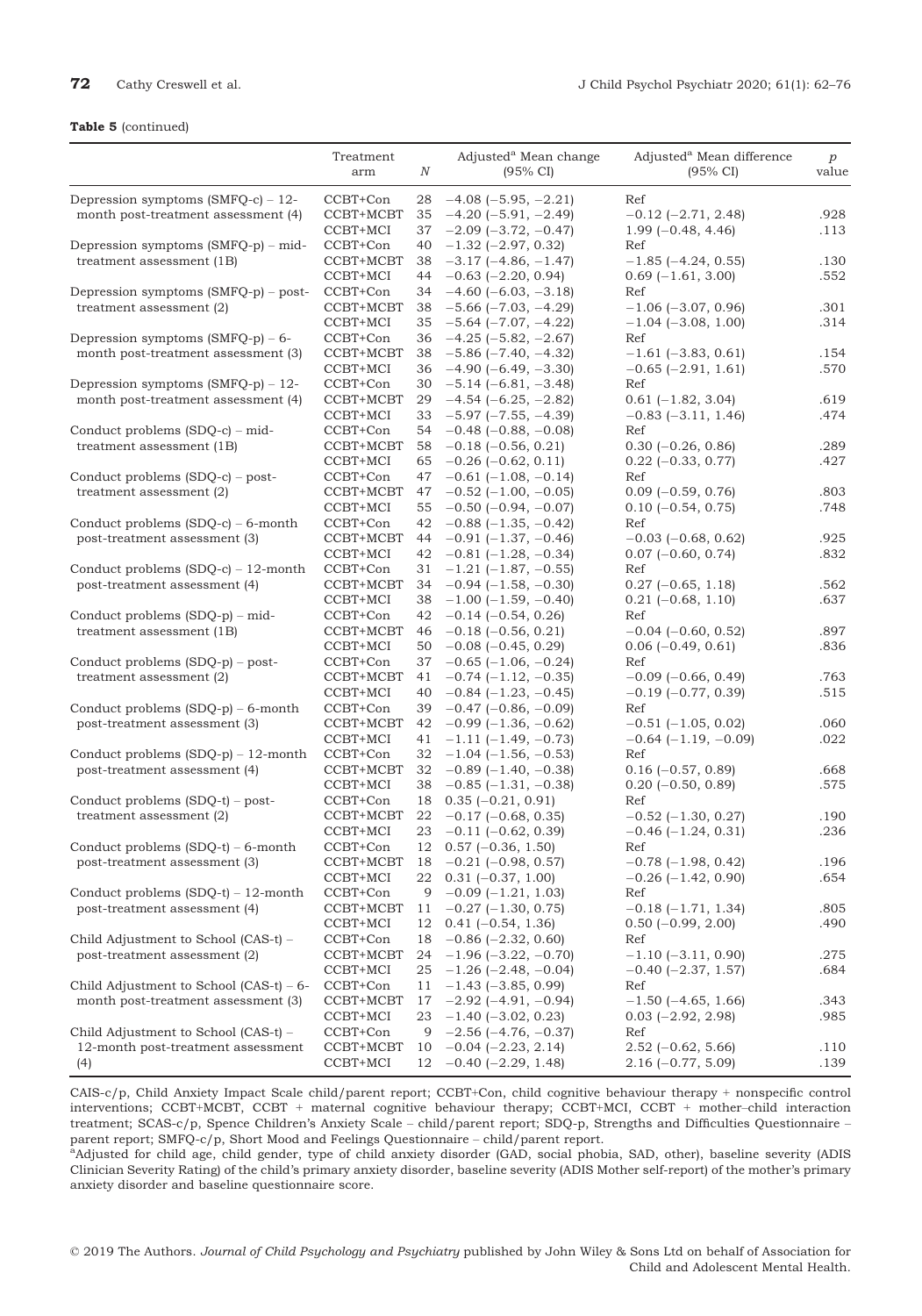

Figure 2 Cost-effectiveness acceptability curves for the base-case analyses. CCBT+Con, child-focused cognitive behaviour therapy + nonspecific control interventions; CCBT+ MCBT, CCBT + CBT to target maternal anxiety disorder; CCBT+MCI, CCBT + intervention to target the mother–child interaction [Colour figure can be viewed at [wileyonlinelibrary.com\]](www.wileyonlinelibrary.com)

reduction in the frequency of maternal anxiety disorder. However, after the children had received treatment, there was no longer a significant difference in maternal disorder status, with all treatment arms showing relatively high rates of recovery from maternal disorders. This is consistent with previous findings indicating that reductions in child anxiety are associated with reductions in parental anxiety (Settipani et al., 2013).

We conducted observational assessments of parental responses before and after treatment for child anxiety disorders which provided evidence that, in terms of a relative change in overprotective behaviours, the mother–child interaction treatment was successful. The MCI intervention was also associated with change in maternal cognitions associated with confidence in child coping (i.e. reduced predictions regarding child fear and increased predictions regarding child control). Despite these positive benefits, no significant benefit to child outcome was conferred. Possible reasons for this may be that the changes were not of sufficient magnitude to be of benefit, or, as noted above, that change in these factors is not in fact critical to changing child anxiety. Notably, there was no specific benefit for the MCI intervention on measures of maternal expressed anxiety, intrusiveness or positive behaviours. While it is possible that the intervention was ineffective with respect to these dimensions, it may well be that these parental behaviours changed equally across groups in response to improvements in child anxiety (Silverman, Kurtines, Jaccard, & Pina, 2009). However, it may also reflect limitations in the extent to which these laboratory-based observational tasks assess parenting dimensions as they are expressed in the home.

The study had several notable strengths, including the use of reliable, blind raters to make assessments of child and maternal anxiety and maternal behaviours and cognitions before and after treatment, the

inclusion of nonspecific interventions to balance therapist contact, a design which allowed for isolating the effects of specifically targeting maternal anxiety and parenting responses, and the inclusion of a broad societal perspective, prospectively designed economic evaluation measuring and valuing both mother and child costs and outcomes. These strengths need to be considered in the light of various limitations. Although we allowed for 20% loss to follow-up, by the one year post-treatment, assessment retention was down to 61% in the CCBT+Con arm. Although there were no clear baseline differences between completers and those who dropped out, it is of concern that the greatest dropout occurred during the eight-session maternal counselling phase which may not have been a sufficiently acceptable treatment approach for some families. Whether dropouts overrepresented those with good or bad treatment outcomes cannot be determined, although the sensitivity analyses that were conducted gave a consistent pattern of results which suggest that this was not the case. Other limitations include the relatively restricted demographic characteristics of the participants, who were predominantly of nonminority ethnicity and relatively high socioeconomic status. We elected to focus on middle childhood (7–12 years) as anxiety disorders can be reliably diagnosed at this age, particular parental behaviours have been observed in the context of parent anxiety disorder at this age (Creswell et al., 2013), and it is likely that the nature of parental influences on child anxiety varies with child age (Connell & Goodman, 2002; Maccoby, 1992). We also focused on intervening with mothers as parental influences have also been shown to differ according to parent gender (Bögels & Perotti, 2011). As a result, however, the findings cannot be generalised to younger children, to adolescents or to interventions with fathers or other caregivers. The study also included children and mothers with a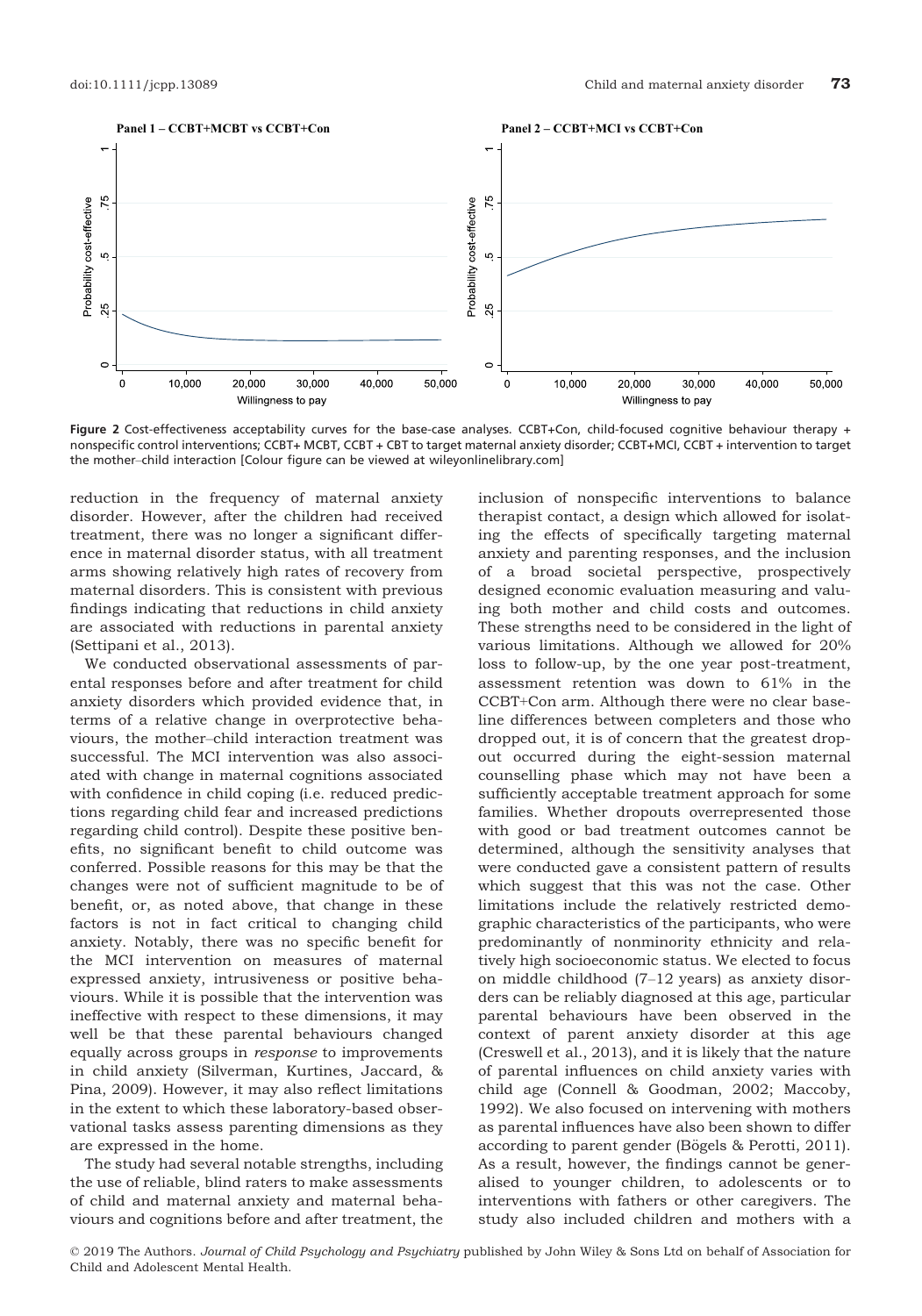broad range of anxiety disorders, and further work needs to be done which takes account of the precise form of parental and child anxiety.

For the health economics analyses, data on resource use and costs of additional health and personal social services beyond the NHS treatment costs were characterised by a high percentage of missing data. However, the economic results were confirmed by multiple sensitivity analyses, including a variation that best approximated a complete-case scenario. The base-case economic evaluations excluded the costs of the two nonspecific interventions (i.e. family healthy living and nondirective counselling for mothers), which were introduced to match for therapist time/contact across the trial arms, and are not commonly delivered in 'real-world' settings. While the sensitivity analyses that were conducted including those costs confirmed and reinforced the base-case results, it should be acknowledged that the nonspecific interventions may not have been completely neutral in their effect. However, in the absence of a valid counterfactual, we are unable to quantify that potential impact. Furthermore, this study should be regarded as providing an indication of the short-term likely cost-effectiveness of CCBT+MCBT or CCBT+MCI compared to CCBT, with further research required to determine cost-effectiveness in the longer term. Finally, generalising these economic findings to other populations and settings (e.g. different healthcare systems) is challenging and, with the added complexity associated with capturing the broader societal impact as well as the combined mother/child impacts, the cost-effectiveness results are best interpreted with caution.

In sum, the current study showed that good clinical outcomes can be achieved for children with anxiety disorders in the context of maternal anxiety disorder by providing high-quality individual child CBT together with some parental support. However, although offering CBT to mothers for their own anxiety disorders gave an early boost to the timing of maternal recovery, it did not lead to a significant clinical benefit in terms of child anxiety treatment outcome and (given the higher costs) was not costeffective. An adjunctive treatment to target parenting responses had a nonsignificant positive effect on child outcomes, which, despite the higher costs, may be cost-effective. The findings also suggest that reductions in child anxiety may have a positive effect on maternal mental health.

# Supporting information

Additional supporting information may be found online in the Supporting Information section at the end of the article:

Appendix S1. Study protocol. Appendix S2. Statistical analysis plan. Appendix S3. Adherence and fidelity.

**74** Cathy Creswell et al.  $\blacksquare$  J Child Psychol Psychiatr 2020; 61(1): 62-76

Appendix S4. Multiple imputation approach.

Table S1. Scores at each time point on continuous secondary outcome measures.

Table S2. Unit costs.

Table S3. Sensitivity analyses for base-case comparisons.

Table S4. Descriptive data: Maternal anxiety disorders, behaviours and cognitions.

Table S5. Manipulation checks: Statistical analyses for maternal anxiety disorders, behaviours and cognitions. Table S6. Health Economic data completeness (percentage of missing data reported).

Table S7. Child and mother combined Quality Adjusted Life Years (QALYs) gained – CCBT+MCBT versus CCBT+Con; CCBT+MCI versus CCBT+Con.

Table S8. Cost utility analysis - CCBT+MCBT versus CCBT(+Con).

Table S9. Cost utility analysis - CCBT+MCI versus CCBT(+Con).

Table S10. Societal cost mean differences CCBT+MCBT versus CCBT; CCBT+ MCI versus CCBT  $(+Con)$ .

Table S11. Treatment resource use mean differences – CCBT+MCBT versus CCBT+Con.

Table S12. Treatment resource use mean differences -CCBT+MCI versus CCBT+Con.

# Acknowledgements

This trial was supported by grants from the Medical Research Council/National Institute of Health Research Efficacy and Mechanism Evaluation program (09/800/ 17), Berkshire Healthcare Foundation Trust and the Thames Valley Comprehensive Local Research Network; C.C. was supported by MRC Clinician Scientist Fellowship (G0601874). Trial registration number: ISRCTN19762288 ([doi.10.1186/ISRCTN19762288](http://doi.10.1186/ISRCTN19762288)). The full trial report can be found here: doi: 10.3310/hta19380

The authors thank the participating families, the managers, administrators, therapists, assessors, coders, clinical supervisors and the Trial Steering and Data Management and Ethics Committee members (Chairs: Professor Jonathan Hill & John Geddes). The authors also thank Liz White for her support in preparing the manuscript. This report presents independent research managed by the National Institute for Health Research (NIHR). The views and opinions expressed by authors in this publication are those of the authors and do not necessarily reflect those of the NHS, the NIHR, MRC, CCF, NETSCC or the Department of Health. The authors have declared that they have no competing or potential conflicts of interest.

## Correspondence

Cathy Creswell, Department of Experimental Psychology, University of Oxford, Anna Watts Building, Radcliffe Observatory Quarter, Woodstock Road, Oxford, OX2 6HG, UK; Email: cathy.creswell@psych.ox.ac.uk

Peter J. Cooper, School of Psychology and Clinical Language Sciences, University of Reading, Reading, Berkshire, RG6 6AL, UK; Email: p.j.cooper@reading. ac.uk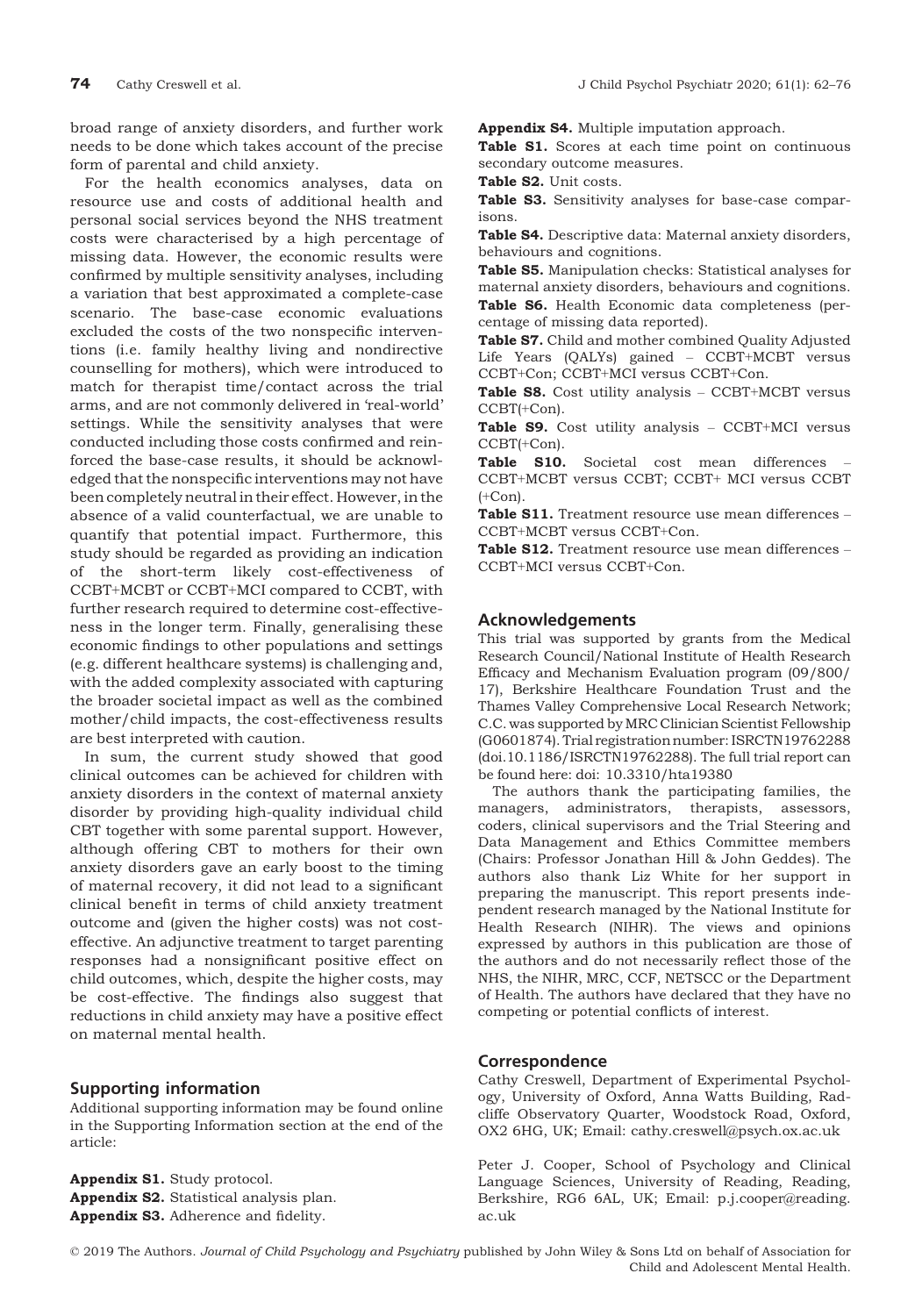# Key points

- Treatment outcomes for children with anxiety disorders are impaired in the context of concurrent parental anxiety disorder but it is unclear how to improve outcomes.
- In this RCT for children with anxiety disorders whose mothers also had a current anxiety disorder, individual child-focused CBT was supplemented with treatments to (a) improve maternal anxiety (MCBT) or (b) alter maternal responses to her child when faced with challenge (MCI).
- The adjunct treatments were successful in improving maternal anxiety and responses; however, this did not lead to a significant benefit in terms of child anxiety treatment outcome.
- Good child outcomes were achieved for children with anxiety disorders in the context of maternal anxiety disorder by providing high-quality individual child CBT together with some parental support.
- Reductions in child anxiety may also have a positive effect on maternal mental health.<br>• MCL (but not MCBT) may be a cost-effective psychological approach for the treatm
- MCI (but not MCBT) may be a cost-effective psychological approach for the treatment of child anxiety problems in the context of maternal anxiety disorders.

#### References

BDA (2003). Family health. Birmingham, UK: British Dietetic Association.

- Bodden, D.H., Bögels, S.M., Nauta, M.H., De Haan, E., Ringrose, J., Appelboom, C., ... & Appelboom-Geerts, K.C. (2008). Child versus family cognitive-behavioral therapy in clinically anxious youth: An efficacy and partial effectiveness study. Journal of the American Academy of Child and Adolescent Psychiatry, 47, 1384–1394.
- Bodden, D.H., Dirksen, C.D., & Bogels, S.M. (2008). Societal burden of clinically anxious youth referred for treatment: A cost-of-illness study. Journal of Abnormal Child Psychology, 36, 487–497.
- Bögels, S., & Perotti, E. (2011). Does father know best? A formal model of the paternal influence on childhood social anxiety. Journal of Child and Family Studies, 20, 171–181.
- Borkovec, T., & Costello, E. (1993). Efficacy of applied relaxation and cognitive-behavioral therapy in the treatment of generalized anxiety disorder. Journal of Consulting and Clinical Psychology, 61, 611.
- Cobham, V.E., Dadds, M.R., & Spence, S.H. (1998). The role of parental anxiety in the treatment of childhood anxiety. Journal of Consulting and Clinical Psychology, 66, 893–905.
- Connell, A.M., & Goodman, S.H. (2002). The association between psychopathology in fathers versus mothers and children's internalizing and externalizing behavior problems: A meta-analysis. Psychological Bulletin, 128, 746–773.
- Cooper, P.J., Fearn, V., Willetts, L., Seabrook, H., & Parkinson, M. (2006). Affective disorder in the parents of a clinic sample of children with anxiety disorders. Journal of Affective Disorders, 93, 205–212.
- Costello, E.J., Egger, H.L., & Angold, A. (2004). Developmental Epidemiology of Anxiety Disorders. In T.H. Ollendick & J.S. March (Eds.), Phobic and anxiety disorders in children and adolescents: A clinician's guide to effective psychosocial and pharmacological interventions (pp. 61–91). New York: Oxford University Press.
- Creswell, C., Apetroaia, A., Murray, L., & Cooper, P. (2013). Cognitive, affective, and behavioral characteristics of mothers with anxiety disorders in the context of child anxiety disorder. Journal of Abnormal Psychology, 122, 26.
- Creswell, C., Murray, L., Stacey, J., & Cooper, P.J. (2011). Parenting and child anxiety. In W.K. Silverman & A.P. Field (Eds.), Anxiety disorders in children and adolescents (2nd edn, pp. 299–322). Cambridge, UK: Cambridge University Press.
- Creswell, C., Violato, M., Fairbanks, H., White, E., Parkinson, M., Abitabile, G., ... & Cooper, P.J. (2017). Clinical outcomes and cost-effectiveness of brief guided parent-delivered cognitive behavioural therapy and solution-focused brief therapy for treatment of childhood anxiety disorders: A randomised controlled trial. The Lancet Psychiatry, 4, 529– 539.
- DiNardo, P.A., Barlow, D.H., & Brown, T.A. (1994). Anxiety disorders interview schedule for DSM-IV.: Client interview schedule. Lifetime Version. Oxford, UK: Oxford University Press.
- Dolan, P., Gudex, C., Kind, P., & Williams, A. (1995). A social tariff for EuroQol: Results from a UK general population survey. York, UK: Centre for Health Economics University of York.
- Drummond, M.F., Sculpher, M.J., Claxton, K., Stoddart, G.L., & Torrance, G.W. (2015). Methods for the economic evaluation of health care programmes. Oxford, UK: Oxford University Press.
- Essau, C.A., Conradt, J., & Petermann, F. (2000). Frequency, comorbidity and psychosocial impairment of anxiety disorders in German adolescents. Journal of Anxiety Disorders, 14, 263–279.
- Faria, R., Gomes, M., Epstein, D., & White, I.R. (2014). A guide to handling missing data in cost-effectiveness analysis conducted within randomised controlled trials. Pharmacoeconomics, 32, 1157–1170.
- Fenwick, E., Marshall, D.A., Levy, A.R., & Nichol, G. (2006). Using and interpreting cost-effectiveness acceptability curves: An example using data from a trial of management strategies for atrial fibrillation. BMC Health Services Research, 6, 1.
- Gallagher, H.M., Rabian, B.A., & McCloskey, M.S. (2004). A brief group cognitive-behavioral intervention for social phobia in childhood. Journal of Anxiety Disorders, 18, 459–479.
- Ginsburg, G.S., & Drake, K.L. (2002). School-based treatment for anxious African-American adolescents: A controlled pilot study. Journal of the American Academy of Child and Adolescent Psychiatry, 41, 768–775.
- Ginsburg, G.S., Kendall, P.C., Sakolsky, D., Compton, S.N., Piacentini, J., Albano, A.M., ... & Rynn, M.A. (2011). Remission after acute treatment in children and adolescents with anxiety disorders: Findings from the CAMS. Journal of Consulting and Clinical Psychology, 79, 806–813.
- Guy, W. (Ed.). (1976). Clinical global impressions. In ECDEU assessment manual for psychopharmacology (pp. 217–221). Rockville, MD: National Institute of Mental Health.